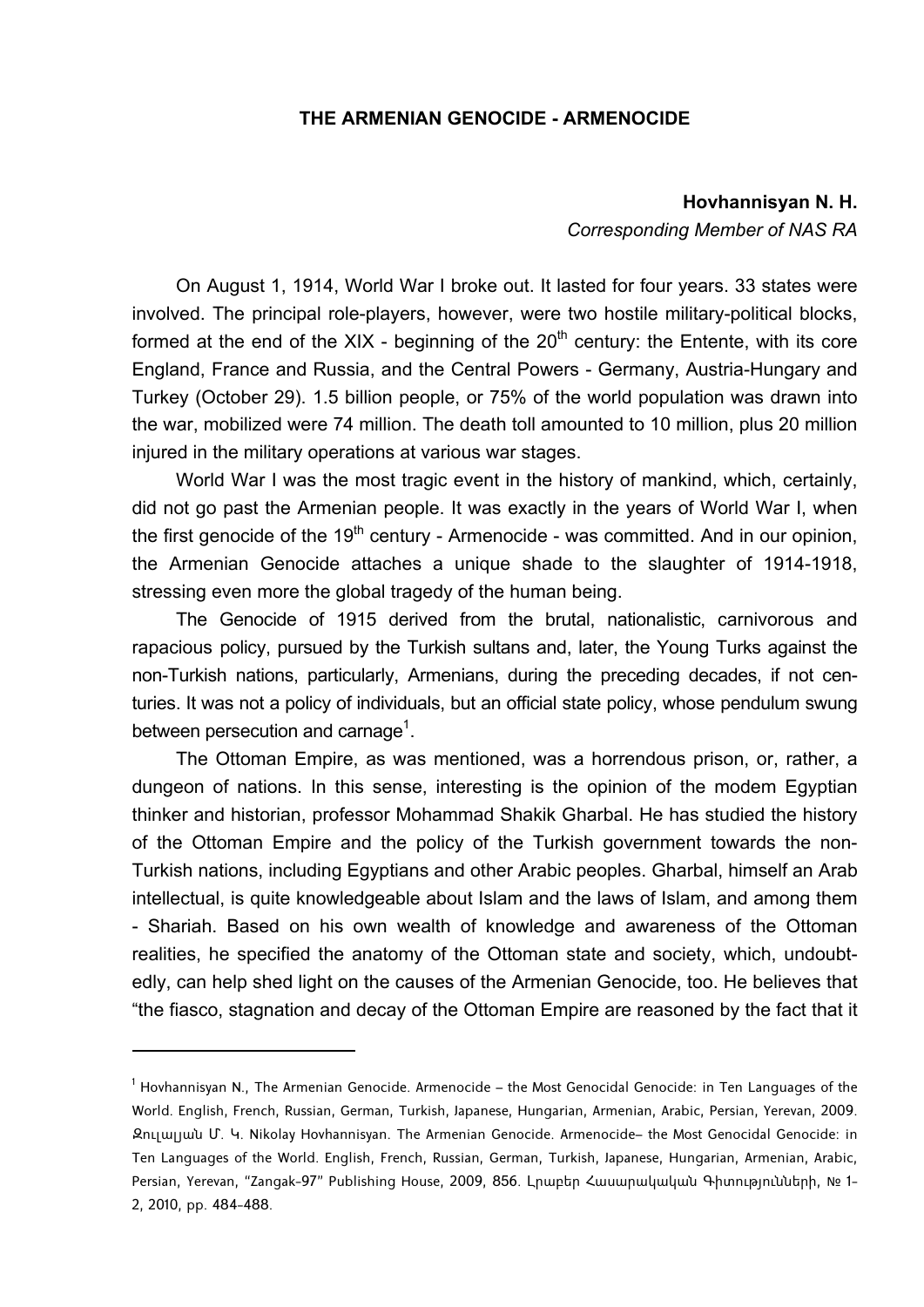had not anchored on any new religious, or political, or social ideas; instead, it rested upon war and expansion, and did not open its doors for the great number of his rayyas, confessing different religions and belonging to different nations"<sup>2</sup>.

In our opinion, the characterization of the Ottoman Empire, made by the Egyptian author, quite precisely describes the condition of that rotten body. Firstly, Mohammad Shakik Gharbal points out, that Turkey was not anxious to seek and rely on any new ideas, but chose the old and beaten path of wars, subjugations and violence.

Secondly, it had never occurred to the rulers of the Ottoman Empire to change, at least to some extent, the status of its Christian citizens, rayyas, or, as it were, slaves, to open a door for them, to give them a grain of hope. Their firm conviction was that a rayya should remain a rayya. An attitude like this could not but lead to a tragedy for the Christian peoples (persecutions, violence, slaughters, genocide) on the one hand, and decay, and, finally, the collapse of the Empire per se, on the other. For a state with an anatomy like that, genocide was a matter-of-course, and it was perpetrated against Western Armenians.

With time, a dense stratum of Turks, Kurds and Circassians, matured in killings and slaughters, were formed in the Ottoman Empire. It was a kind of specialty for them, a mode of life, a never exhausting illegal way to heap up wealth. At the same time, it was a way for them to secure a certain place and position in the Ottoman state hierarchy. This particular stratum was one of the most interested parties in the Armenian Genocide; they were both the support and perpetrators of the Armenocide.

One thing should be also taken into account: the slaughters of Assyrians, Arabs, Bulgarians, Armenians, Greeks, Serbs and other Slavs, periodically organized in the Ottoman Empire, resulted in the society getting used to the massacres of the non-Turkish peoples. The most violent and bloody individual killings and mass murders would not even serve cause for riots or any opposition among the Turks, because they accepted it as ordinary.

In such a country and under the existing conditions, it was easy to mobilize the numerous dark, retrograde and bloodthirsty forces to plan and perpetrate not only mass murders and national purges, but also genocides. Armenians fell under this flywheel.

The professional investigation of the anatomy of the Ottoman Empire lets us deduce that the latter engendered the crime of genocide, and typologically could be categorized as a "genocidal state".The Ottoman state system with an inclination to slaughters and genocide had provided itself with an adequate concept, a theoretical foundation for the preparation and perpetration of the Armenian Genocide.

 $^{\text{2}}$  See Fuad Hasan Hafiz, History of the Armenian People from the Beginning up Todays, p. 180. Fuad Hasan Hafiz, Tarikh al-Shaabi al-Armani Munzu al-Badayati Hatta al-Yaum - al-Kahira 1986, p. 180.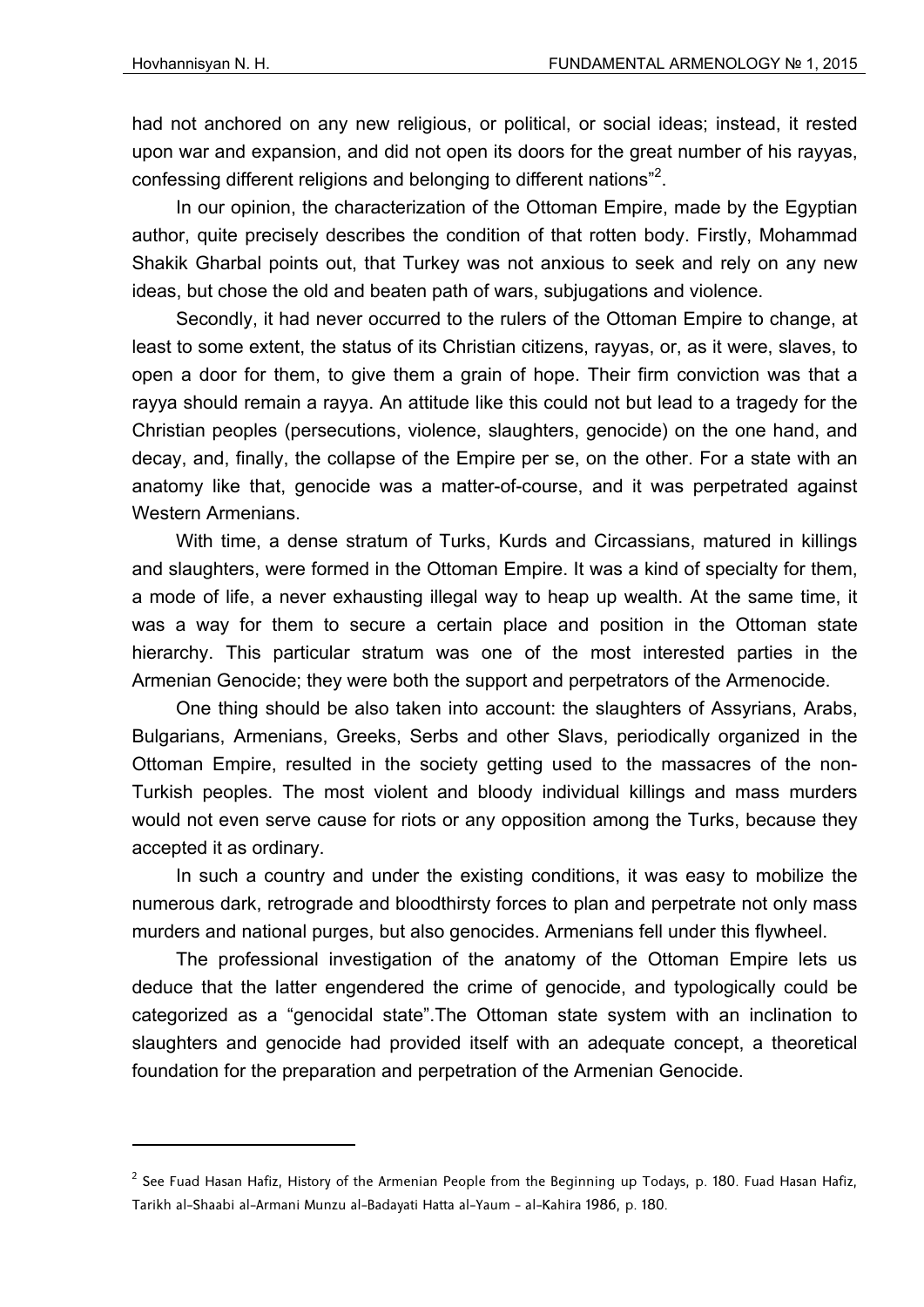At the initial phase, the concept of Ottomanism was put in circulation, according to which, all the nations of the Empire, Moslem or Christian - Turks, Arabs, Kurds, Western Armenians, Greeks, Slavs, Assyrians and others, were announced Ottomanians. By that theory, they constituted a "single", "united nation" - the Ottoman "nation". The concept of Ottomanism was, perhaps, the first public manifesto on the assimilation of nations.

The non-Turkish nations were quick to realize what a terrible threat was concealed behind the ideology of Ottomanism, and they unitedly rose up against this extremely dangerous policy of the Ottoman ruling clique. The ideology of Ottomanism failed.

Thereafter, particularly after the Young Turks' rise to power, the Ottoman ideologists flung out the theory of Turkism-Turanism, which turned out more dangerous than the concept of Ottomanism. Turkism became their official ideology.

Turkism is double-faced. One face is turned inside - towards all the nations in the Ottoman Empire. Its objective is to prepare grounds - political, military and social conditions, a favorable moral and psychological atmosphere - for converting all the Moslems and Christians into Turks. Not merely to be announced Turks but converted forcibly into Turks, i.e. Turkization, - a most important distinctive aspect, since it necessarily implied a resort to violence. This was envisioned to be carried out by three levels: first - forcible Turkization of the Moslem and Christian nations, and forcible conversion of Christians into Moslems; second - ethnic purges, which implied deportation of all the ethnic groups, refusing to be converted; third - extermination of entire ethnic groups and peoples, i.e., genocide. The goal of this policy was to create a "pure" Turkish state, based on the essentially racist attitude, implying the higher rank and superiority of the Turkic ethnos.

The second goal pursued was that of maintaining the integrity of the Ottoman Empire and preventing its further disintegration.

The reverse of the theory of Turkism was turned towards all the peoples beyond the Ottoman Empire - in the Caucasus, Central Asia, the Crimea and Uralic territories in Russia, etc., speaking Turkic languages. The idea was to create a "Great Turanian" Empire", which would embrace an enormously big territory from the eastern coasts of Asia Minor to western Siberia and as far as the Chinese frontier. This program, the stalwarts of which can be found in some political circles of today's Turkey<sup>3</sup>, presents the core of pan-Turkism. It also accounted for the fact that, in World War I, Turkey participated as a member of the military-political grouping, hostile to Russia.

These expansionistic aspirations of pan-Turkism were a menace for the vital interests of Russia, Iran and other states in the region. It posed a great danger for

 $^3$  Graham Fuller, Turkey Faces East. New Orientations toward the Middle East and the Old Soviet Union, RAND, Santa Monica, 1992.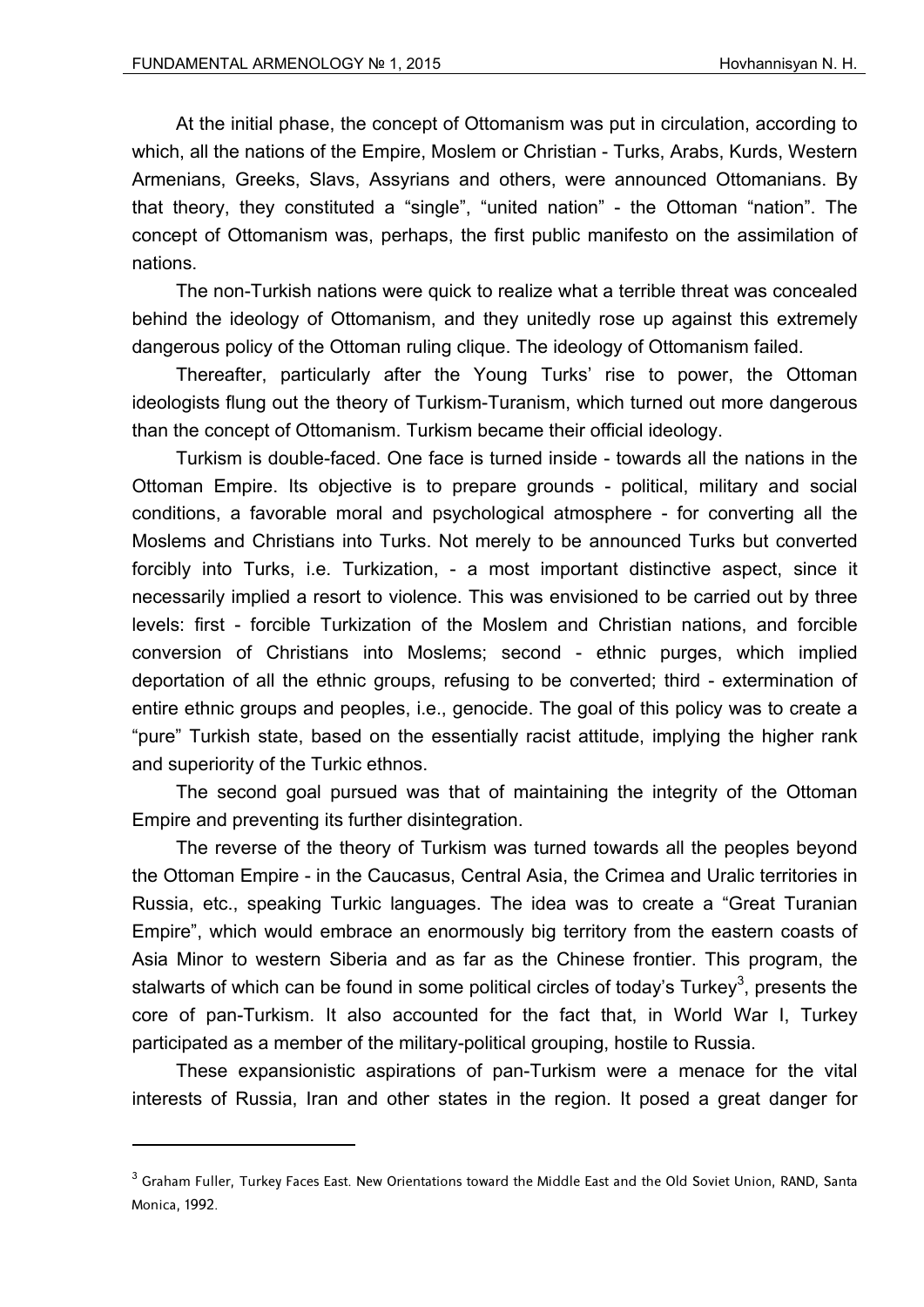Armenia, too. Geographically, Armenia lay on the crossroads of pan-Turkism. In this connection, one of the leaders of the Young Turks, Ali Ihsan, pointed out that, but for Armenia, the Caucasus would have been theirs since long. So the Armenians faced a dilemma: to adopt Turkism, or to get out of the way of pan-Turkism.

Thus, the Armenian Genocide completely fit in the bounds of creation of a 'pure' Turkish state, maintaining the territorial integrity of the Ottoman Empire, as well as in the bounds of the Young Turks' plans of Turanism, pan-Turkism. So the causes for the Genocide should be sought right there, i.e., in the combined Ottoman and Young Turks concepts, and, consequently, in the anti-Armenian policy, founded on them.

It is worthwhile to address an another factor too, by which the Armenian Genocide was largely conditioned. The matter at issue is, paradoxical as it might seem, the liberation from the Ottoman yoke, and declaration of independence by the Balkan peoples.

In the Russo-Turkish War of 1877-1878, and the First Balkan War of 1912-1913, both ended in Turkey's defeat, the latter almost entirely lost its European domains. In Europe, only the capital city of Constantinople with a relatively small adjoining terrain remained theirs. This was a big blow and a big loss for the Ottoman Empire, with a sobering effect on its rulers, too. They became conscious, that a serious menace is impending over the Empire - if not its being, then its integrity is endangered, and that it is important to stifle by all means the aspirations of the nations for independence, which would entail the further splitting of the Empire.

It would be appropriate to mention, though, that the Balkans was but the periphery of the Empire, and the loss of the former did not mean the downfall of the latter. Nor did it directly threat the core of Turkey, Asia Minor. Western Armenia was different. The leadership of the Young Turks realized that the loss of Western Armenia would not only mean the decline of the Empire, but would question the very existence of the Turkish state per se. At the same time, they knew very well, that they could not rely ad infinitum on the controversies between the European states, in order to hamper the reforms in the Armenian regions.

There was no certainty that, some day, the issue of independence of Western Armenia would not be put on the agenda. All this considered, the Turks, who had been occupants not only in the western Armenian lands, but also in Asia Minor, took the advantage of the occasion, granted by WWI, and once and for all to solve the Armenian Question in the manner, which sultan Abdulhamid II had been employing for 33 long years, i.e. in the manner of eradication of all and every Armenian from the entire territory of the Ottoman Empire and, particularly, Western Armenia, Cilician Armenia, Asia Minor and Armenian Mesopotamia, which meant genocide - Armenocide.

In the time of World War I, Turkey undertook and succeeded in committing that devilish crime. All the prerequisites were there for that: the state system, capable of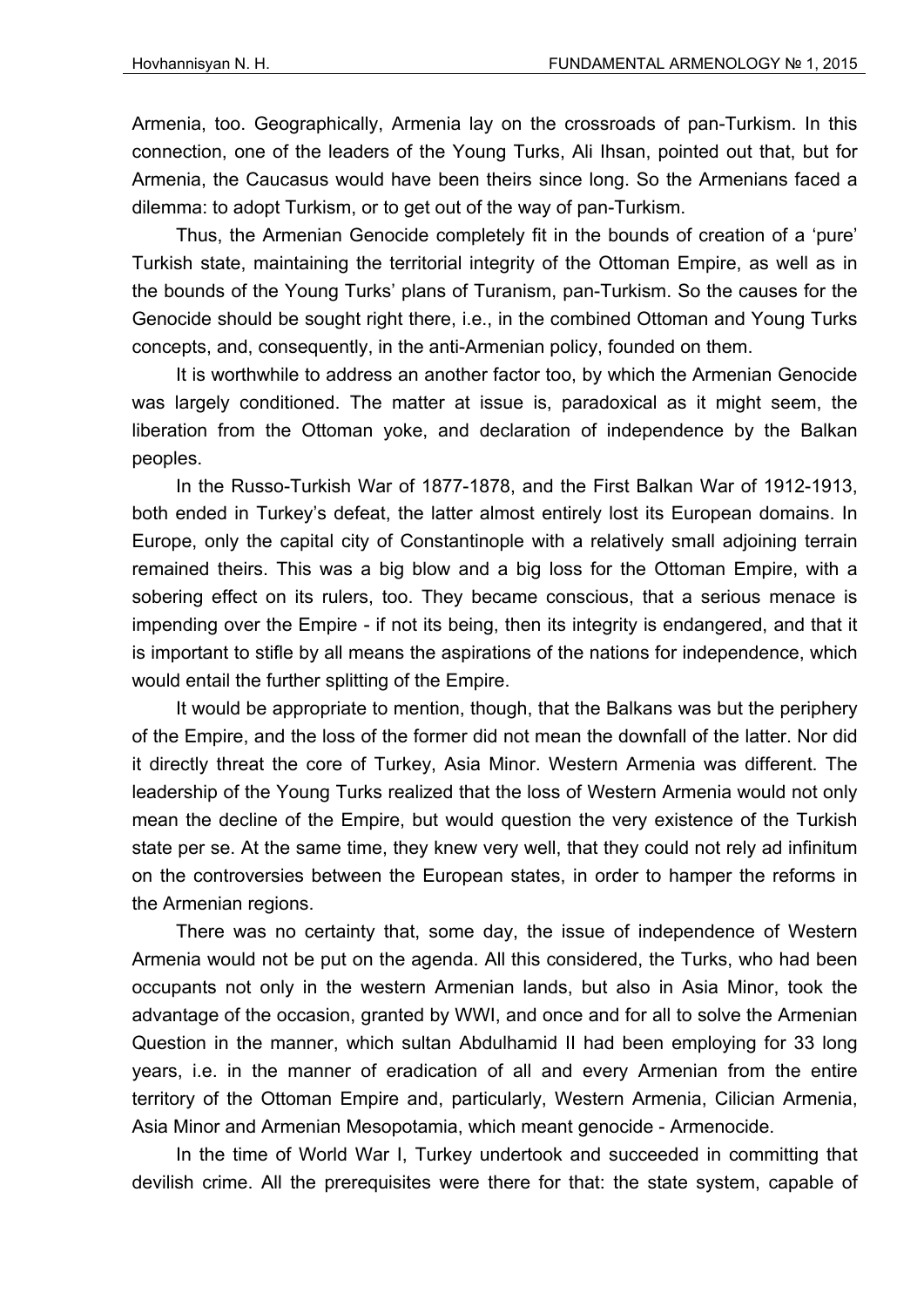repressions, tyranny and mass bloody slaughters and extensively experienced and skilled in perpetrating them; the adequate theory (Ottomanism, Turkism and pan-Turkism); the adequate genocidal mechanism and favorable international chaotic conditions.

Such were, in general outline, the prerequisites and causes of the first genocide of the  $20<sup>th</sup>$  century - the Armenocide.

Before that, Turkey dealt with the European Great Powers, also known as "The European Concert", comprising England, Austria-Hungary, Germany, Russia and France. Although serious controversies did happen among these states, and Turkey never missed its chance to derive a benefit from the situation, but, more often, the former stepped in with coordinated demands to the sultan and, sometimes, were persistent enough to make him meet their demands.

The war broke the "European Concert" into two confronting blocks, which fought against each other: England, France and Russia with their allies were on the one side, and Germany, Austria- Hungary and Ottoman Turkey - on the other.

During the war, the Entente countries - England, France and Russia - lost their power to get involved, this way or another, in the domestic affairs of the Ottoman Empire and to come up with demands to its leadership, among others - regarding the Armenian Question.

This gave the Turkish rulers liberty to act. From that time on, they had not any worries whatsoever as to how the Entente countries would react to any of their steps. And the Ottoman leadership, guided by the Young Turk triumvirate, undertook the creation of the "pure Turkish" polity. The "settlement" of the Armenian Question by means of genocide was made an integral part of it.

There was only one force, able to intervene and stop the Ottoman rulers. The force was Turkey's ally Germany. The latter, however, did not even raise a finger to seize the Young Turk murderers by hand. One of the major goals of Germany was to turn Turkey to a base, with its help to drive out its foes - England and France, thereby to reinforce itself in the Near East. Besides, Germany was planning to use Turkey against its other enemy - Russia. Therefore, during the war, it assisted and backed up Turkey in every way, in order to make its primary strategic plan come true. Dominating for Germany were its own far-reaching goals, and not the prevention of the Armenian Genocide.

As was mentioned, nor were there any forces inside Turkey able to hamper the designed crime. Thus, encouraged by the internal and external favorable conditions, the leaders of the Young Turks - Talat, Enver and Cemal, who had already committed one criminal act by drawing Turkey into the war, committed the second criminal act - the murder of the Armenians in their historical Homeland, Western Armenia, Cilician Armenia and other places.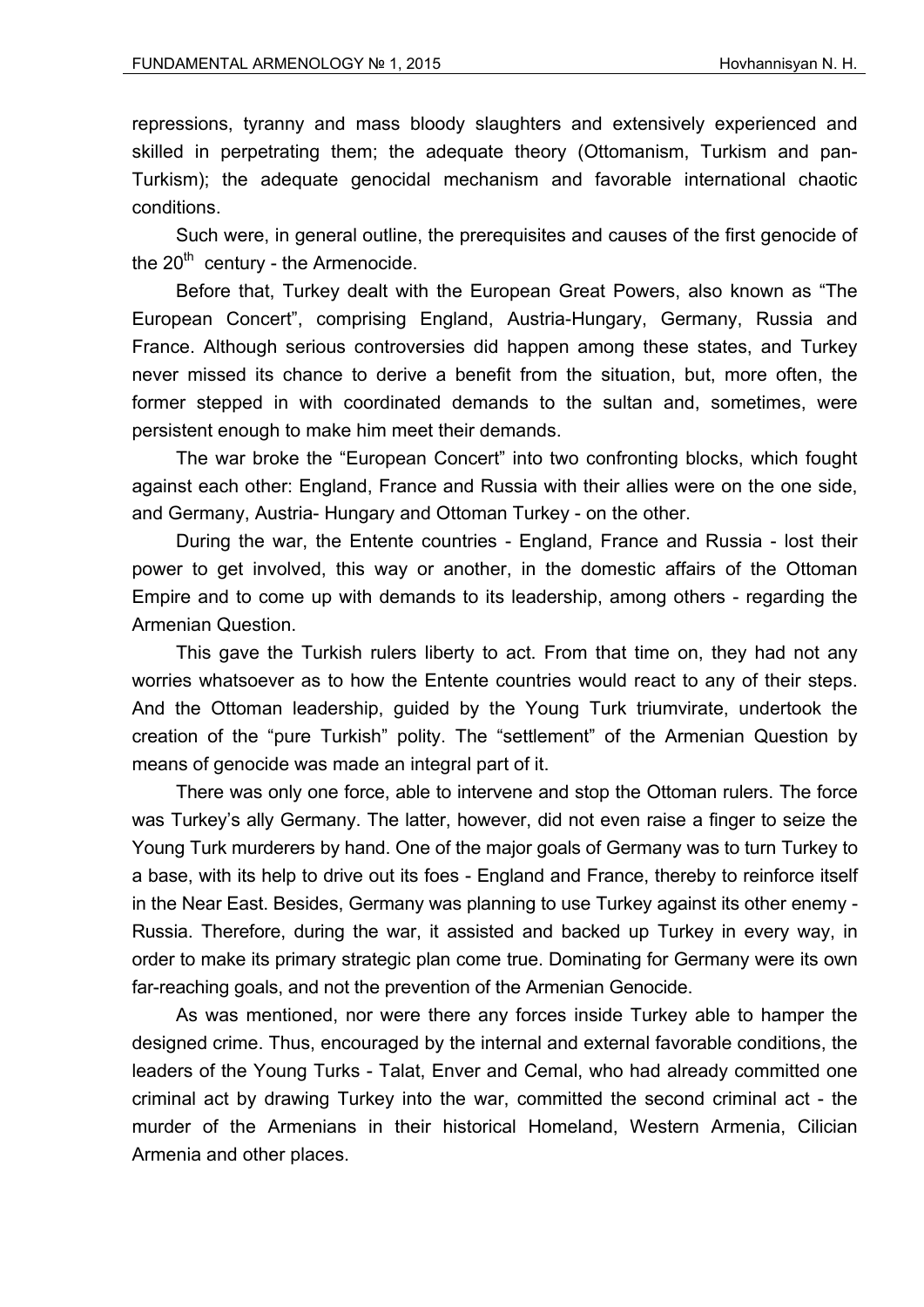\* \* \*

The resolution of the Young Turks on the solution of the Armenian Question by way of genocide was adopted in the early 1910s, at a number of secret sessions and conferences of the Central Committee of the Union and Progress Party. At the consecutive congress of the Party in 1911 in Saloniki, a quite definitive decision was passed on: Turkization of the non-Turkish nations of the Empire, which evenly applied to the Armenians, living there.

In 1914, with the signature of the minister of interior Talat, secret decrees were dispatched to the local governors regarding the special preparatory measures to be taken for the extermination of the Armenians, all to a man.

One of the leaders of the Young Turks, who was also one of the topmost chiefs of the Armenian Genocide, Dr. Nazim, at the end of 1914, addressing the secret session of the Party, where the ultimate decision about the Armenian Genocide was passed, said, "The Armenian people should be destroyed to the roots, in order not a single Armenian be left in our country, in order that the very name be forgotten. Now the war is under way. There will be no other favorable occasion like this. The interference of the Great Powers and vociferous protests of the world mass media will remain unnoticed, and even if they get to know, they will face an accomplished fact, thereby the problem will be done with. This time our actions must be aimed at the total extermination of the Armenians; it is necessary to destroy all of them, to the last man... I want Turks and only Turks to live on this soil and to be in full possession of it. To hell with all the non-Turkish elements, no matter what their nationality or religion is!"<sup>4</sup>.

In order to organize and mercilessly perpetrate the Armenian Genocide, by the resolution of the Central Committee of the Union and Progress Party, the "Executive Committee of Three" was established in February, 1914, consisting of Dr. Nazim, Shaqir Behaeddin and Midhat Shuqri.

The Young Turk Triumvirate - Talat, Enver and Cemal, functioned through this Committee, which assumed full responsibility for organizing and implementing the deportation and slaughter of all the Armenians of the Ottoman Empire. The Committee, conferred with emergency powers, meticulously developed every technical detail of the deportation and extermination of the Armenians, such as the time frames per region, the routes and destinations of deportation, sites for extermination, etc. The so-called "Teşkilât-ı Mahsusa" - "Special Organization", founded on the initiative and resolution of the Young Turk Party, acted on the discretion of the "Executive Committee of the

<sup>4</sup> Mevlan Zade Rıfat, Türkiye inkılabının iç yüzü, Halep, 1929, s. 89. Dr. Nazim was the lead theorist and ideologist of the Union and Progress Party, and participated actively in the theoretical substantiation and execution of the Armenian Genocide.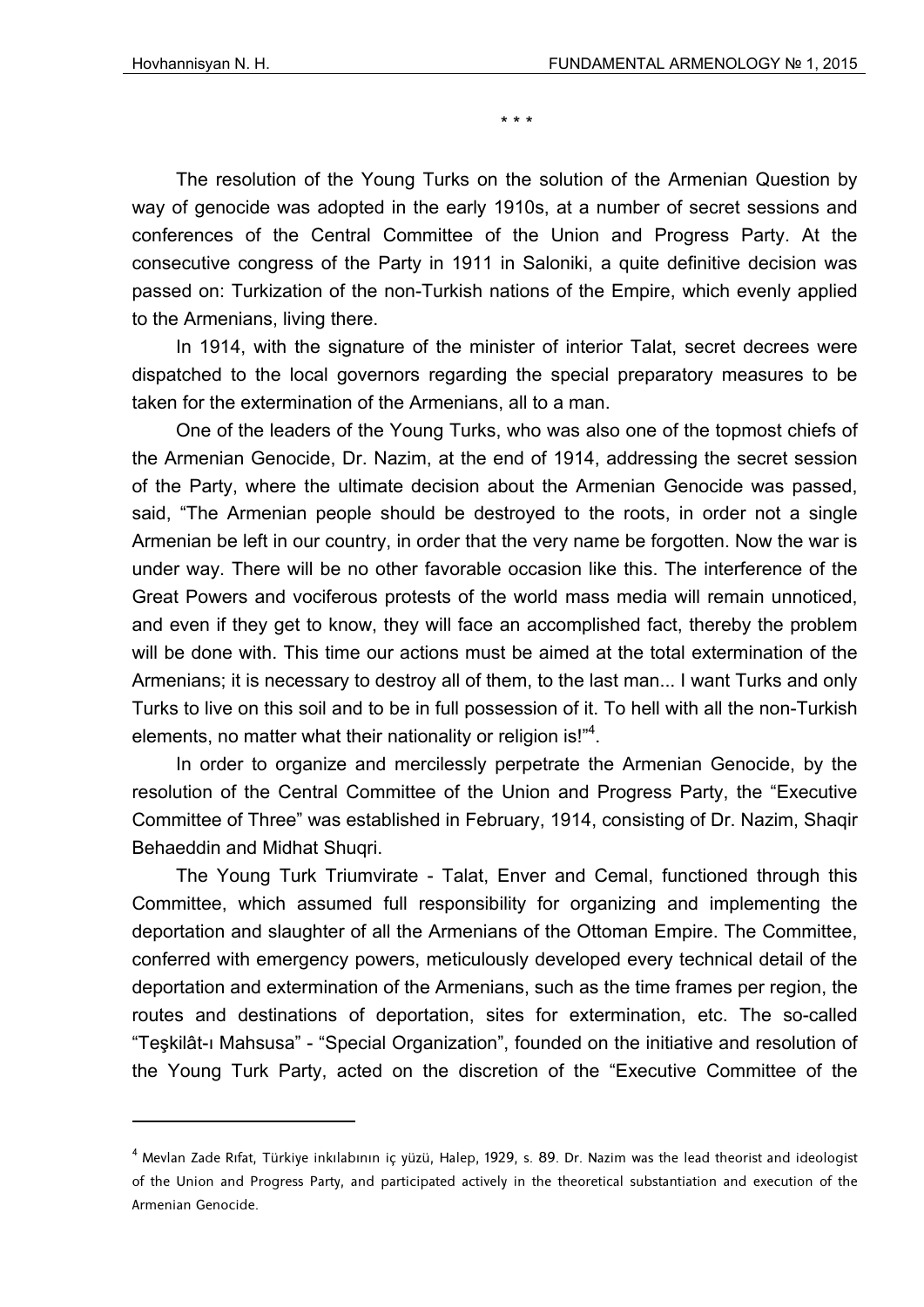Three". Actually, it was a merger of two secret services: one of them pursued military objectives and was subject to the ministry of war. Its primary goal was to instigate the Moslems in the Caucasus against Russia. People, familiar with the terrain and customs of the Caucasus, speaking local languages were enrolled and secretly directed there.

The other organization, functioning under the same title, was incorporated in the system of the ministry of interior, and the responsibility for the actual commission of the genocide was placed on it, under the immediate guidance of Shaqir Behaeddin. "Teshqilat-i-Mahsusa" involved criminals, "çete"-s - gangsters, bandits and other dregs of the society, who were liberated from prisons for that very purpose and were capable of a most violent crime.

Running ahead, we should say that the Special Organization fully justified the hopes pinned on them by the Young Turk leaders.

Thus, everything was ready for giving impetus to the genocide: the appropriate concept, the political will of the leaders, the elaborated plan, the relevant mechanism, and favorable international situation.

When Turkey joined the war and mobilization was announced, Western Armenians, like the other peoples of the Empire, were called to the army. Near 60 thousand Armenian men aged 18-45 were enlisted. They were mostly used in construction work. The Young Turk leadership began the practical phase of the plan of the Armenian Genocide by hitting the first blow at the enlisted Armenian soldiers. And it was not accidental. By doing that, they intended to deprive the Armenians of their potential armed support.

By the decree of Turkey's minister of war Enver, issued in February, 1915, all the Armenian soldiers were disarmed, split into groups of 50-100 and killed. As a matter of fact, Armenians were deprived of any military force, capable to defend their lives, houses, property and settlements. At home only the old and sick, women, children and adolescents were left.

In a diplomatic document, sent on April 10, 1915, from Constantinople to the Foreign Ministry of the Russian Empire, a most faithful description of the situation and atmosphere, prevailing in the country on those days, was given. "The Christian population, particularly the Armenians, is subject to all kinds of persecution, very often to torture. Under the pretext of calling to army service, people are arrested without age distinction, seized in the streets, churches, shops, trams, etc., neither allowed to finish their activities, nor given a chance to notify their relatives"<sup>5</sup>.

The second heavy blow was struck at Armenians on April 24 (and the following days), 1915. In Constantinople, the selected elite of the Western Armenians, such as members of Mejlis, the Turkish Parliament, the influential Armenian writer, politician,

 $^5$  Архив внешней политики России, полит архив, D, 3804, L 22.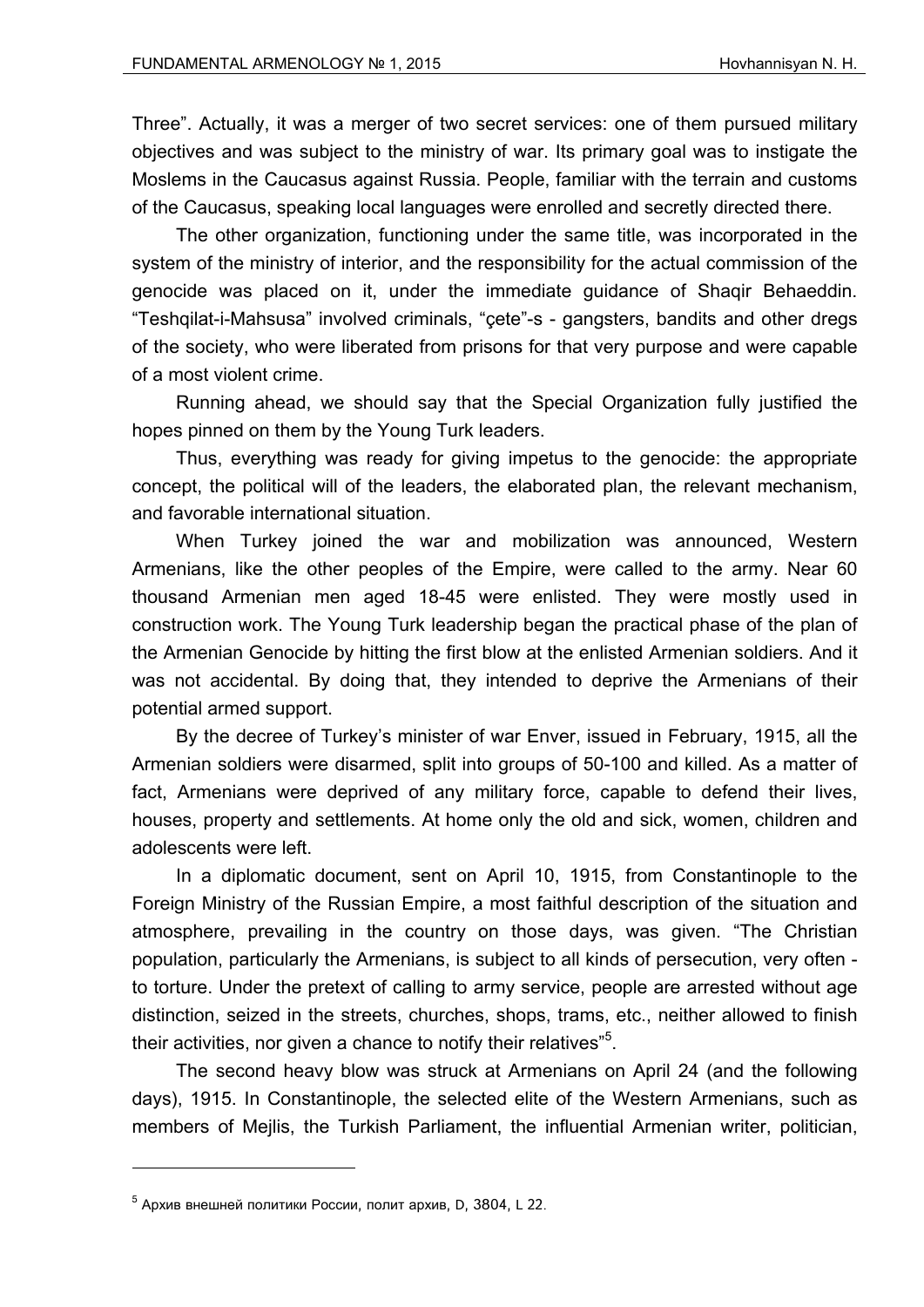and lawyer Grigor Zohrap and social-political figure Arshak Vramyan (Derdzakyan Onik), renowned writers Daniel Varuzhan, Siamanto, Ruben Sevak, Ruben Zardaryan and others, lawyers, teachers, journalists, doctors, public figures, clergymen, men of art - almost 800 people, were arrested and evicted with no official charge. They all were killed on the road to exile, or else - on reaching the destination $6$ .

Party and political figures were arrested and killed as programmed. That fate was foreordained for Nazareth Chaush, the well-known leader of Zeytun; Ishkhan, the prominent public figure of Van; the entire leadership of Urfa - close on one hundred people.

In June, 1915, on one of the central squares of Constantinople, twenty members of the Henchak Party (led by the prominent party leader Paramaz) were hung,.

The direction, as well as the priority of the blow was strictly chosen by the Ottoman government. **The intention was to behead Western Armenians, to leave them without a military force, political and intellectual leadership, to disorganize and demoralize Armenians and to hamper every possibility on their behalf to prepare or manifest resistance.** This action was qualified in genocidology as *politicide*, as an essential part of genocide.

The destruction of almost 60 thousand Armenian soldiers and beheading of the intelligentsia proved fatal for Western Armenians, who lost their capacity to organize and resist. This accounts for the relative ease and the large scale of the perpetration of the Genocide.

Having done that, the executioners cleared the way for themselves and went ahead arresting, evicting and murdering Armenians in their own home - in Western Armenia, Cilicia, and regions and towns in the west of Asia Monor. The Armenian slaughters and deportations embraced the entire Ottoman Empire from East to West, from North to South.

In May 1915, by the sultan's decree, the law on deportation was endorsed, which implementation was entrusted to the minister of war Enver. The law allowed that the military command forced out and resettled in other places the residents of villages and towns, individually or collectively. In that way, the forcible eviction of the Armenian population from their Homeland and deportation to the Arab deserts was "legalized". Based on the law on resettlement, the command of the Turkish army dispatched orders to the local governors, obliging them to strictly observe the law, warning that, should any Moslem hide an Armenian in his home, "he will be hung in front of his home, and the home will be put to fire"<sup>7</sup>. Turk military and civil officers were warned, too, that they should do their best "not to let any Armenian to escape deportation". For disobedience

 $^6$  April 24 $^{\rm th}$  is held by Armenians throughout the world as the Memorial Day of the Armenian Genocide.

 $^7$  Հայկական հարց, Հանրագիտարան, Երևան, 1996, էջ 465։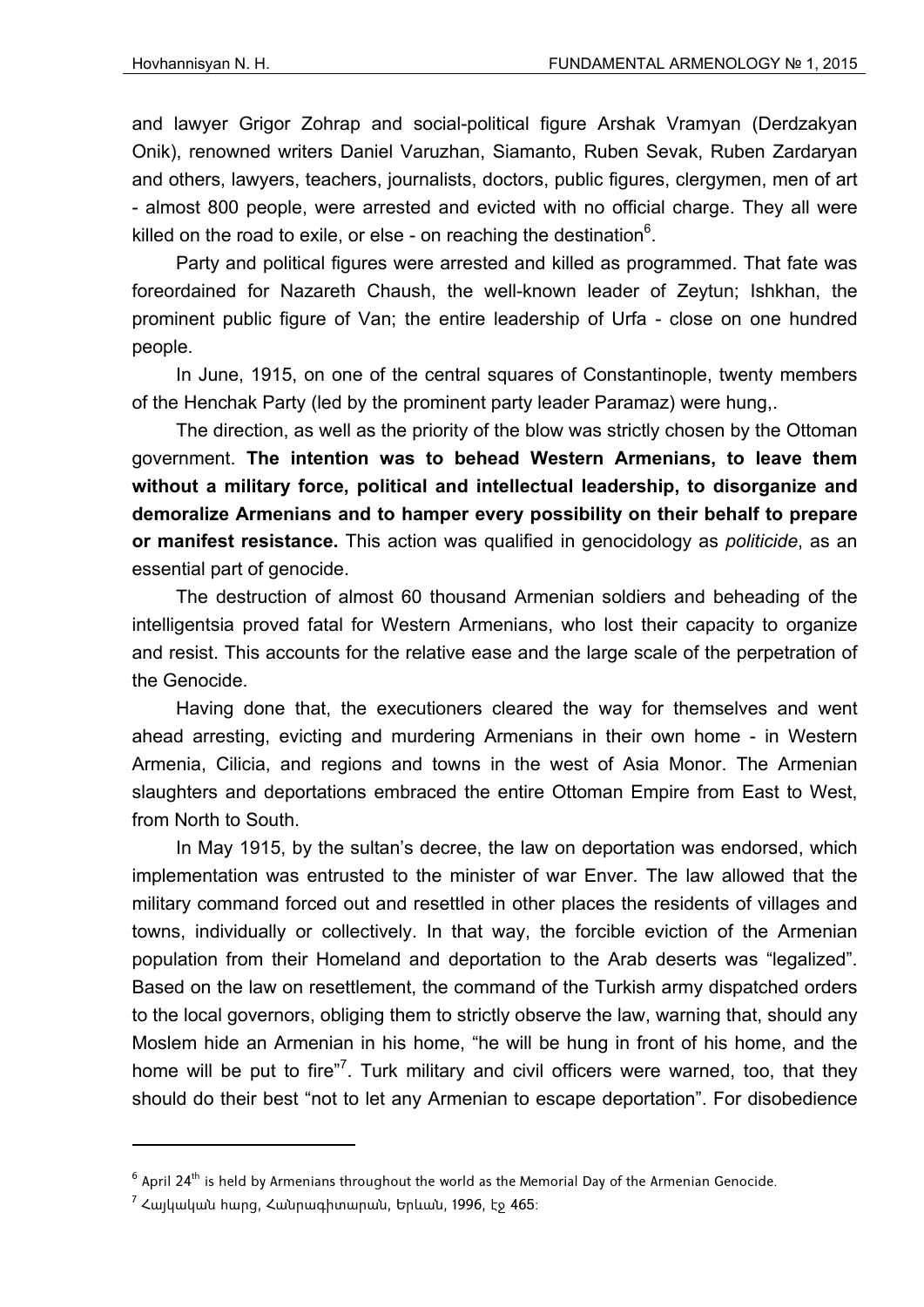to the law, they, "if military officers, will be immediately stripped off their military ranks and appear before the tribunal; if civil servants - will be immediately fired and appear before the military tribunal"<sup>8</sup>.

From May, 1915, mass murders and deportation of the Armenians began in the vilayets of Bitlis, Diyarbekir, Erzurum, Kharberd, Sebastea (Svaz) and Van, i.e. in the six Armenian vilayets, and the vilayet of Trabzon.

**Bitlis (Baghesh) vilayet,** where the Armenian population amounted to 210,000, was totally desolated of Armenians in 1915. Tens of thousands of Armenians were murdered right there, in the town of Bitlis, in the provinces of Mush, Sasun and others, the rest were killed on the road to exile $9$ .

In June, 1915, the Young Turks began executing the plan of the Genocide in **Diyarbekir vilayet.** First they killed all the renowned townspeople of Diyarbekir - public, national and religious figures, among them - the spiritual leader Mkrtich Chldatyan. Having done that, they carried on with mass murders. The bulk of the population was destroyed on the roads of deportation, namely, in the region of Ras ul-Ayn. Diyarbekir vilayet, like the other Armenian vilayets, was devoid of Armenians.

The slaughters in **Erzurum (Karin-Ezrum) vilayet** started in the beginning of **1915,** when after the defeat at the battle of Sarykamysh, Enver fled to the town of Karin-Erzrum. Right there, by the order of the humiliated and infuriated minister, the Armenian soldiers were disarmed and killed as well as the doctors. This was followed by deportation and beastly destruction of the population of the town and the vilayet. The Turkish troops were besieging the Armenian villages and driving the dwellers out. Those who refused to obey the order and abandon their homes were murdered right at the place.

The population of Erzrum was destroyed on the routes Erzrum - Derjan - Erzinkan, Erzrum -Baberd- Derjan, in the environs of Kharberd and Malatya and in Deyr az-Zor, which turned into a cemetery for all the Armenians, driven here from every corner of the Empire. An Erzerum caravan which included 18,000 Armenians, on reaching Aleppo numbered but 150 women and children. The rest were either killed, or died of hunger and diseases on the road. In August, 1915, in Erzrum, a famous town of Armenians, were 50 Armenian households left - those of exceptionally skilled craftsmen, whose lives were saved for them to meet the needs of the Turkish army<sup>10</sup>.

In **Kharberd vilayet** the plan of Genocide was put in effect from July, 1915. Months before, the Armenian schools had already been closed by the Turkish authorities, the Armenians were robbed of their property, the renowned public figures of

 $^8$  Ibid.

 $^9$  According to the Turkish census returns of 1927 only 550 Armenians lived in the entire Province of Bitlis.

<sup>&</sup>lt;sup>10</sup> The Treatment of Armenians in the Ottoman Empire, 1915-16. Documents Presented to Viscount Grey of Fallodon by Viscount Bryce, London, 1916., 1972, p. 295.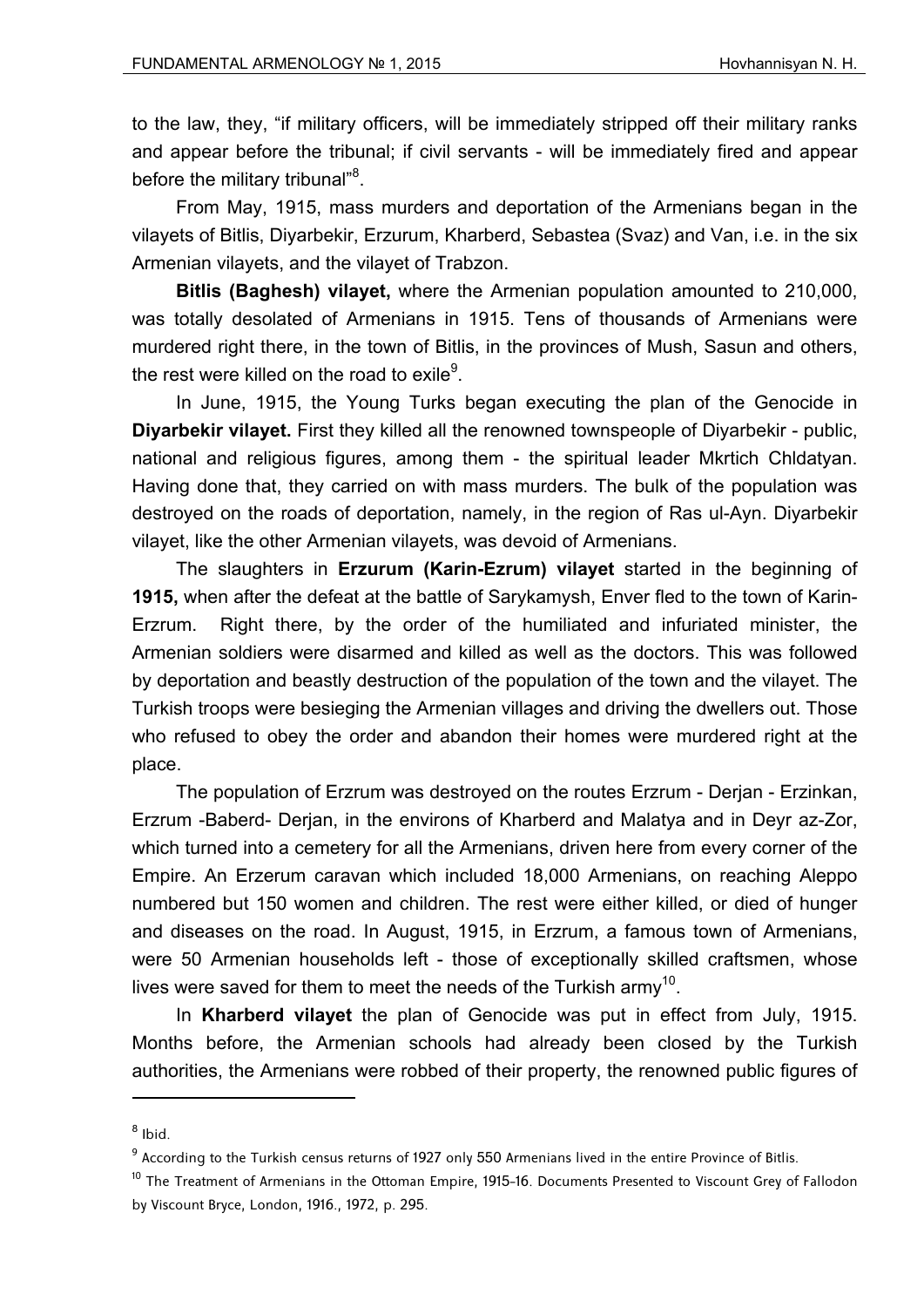the town and province were arrested and put to prison, then burnt alive. In July, the entire Armenian community of Kharberd was expelled and driven to Deyr az-Zor. Almost none of them survived.

On March 15, 1915, the Turkish governors of Svaz (Sebastea) vilayet arrested and killed 40 Armenian party workers. The arrest of 500 intellectuals followed that. Part of them were killed right at the place, on the bank of the Halys River, while the others were drowned in the Tigris. Thereafter, the forcible deportation of the Sebasteans followed. The entire Armenian population of Sebastea was broken down into three caravans; their deportation was accomplished by July, 1915. The overwhelming majority of them were destroyed on the exile road. Suffice it to mention that only 350 people of the first caravan survived and reached Aleppo.

In contrast to the Turkish plans, it proved unrealizable to commit mass murders in **Van vilayet**. The Armenians in Van had been well prepared, and in the spring of 1915 they heroically resisted the regular Turkish army for about one month. On May 6, 1915, the Russian military units and the Armenian volunteers entered Van, which was a salvation for Armenians. The Van governorship, led by Aram Manukyan, was established. But it did not last long. The Russian troops retreated unexpectedly, and the Armenian population had no choice but to leave their land with them. Sustaining severe torments and at the cost of heavy losses, they reached Eastern Armenia.

The Turkish troops entered Van again, killed all the Armenians, who had not managed to leave with the retreating Russian army, demolished the town, and robbed the Armenian houses of all their possessions<sup>11</sup>.

The mentioned vilayets constituted the areas, where, by the Russo-Turkish Agreement of 1914, two Armenian autonomies were to be founded and governed by European Christian General Viziers. Having cleared these provinces from Armenians, the Young Turks had ruined the very foundation on which that state structure might be erected in the future.

The detachments of the Turkish army, the internal forces, the police, the Teshqilata-i Mahsuse, the chetes, the armed gangs of the Kurd chieftains invaded the settlements, villages and towns, the houses of Armenians, killed the elderly people,

<sup>11</sup> Геноцид армян в Османской империи: Сб. документов и материалов. Ред. М. Г. Нерсисян. - 2-ое доп. изд. - Ереван, 1982. Անդրանիկ Օզանյան: Փաստաթղթեր և նյութեր, գլխ. խմբ. Գ. Գալոյան, Երևան, 1991: Армянский вопрос и геноцид армян в Турции (1913-1919). Материалы Политического архива министертства иностранных дел Кайзеровской Германии, ред. В. А. Макаелян, Ереван, 1995; A. Andonian, The Memoirs of Naim Bey. Turkish Official Documents Relating to the Deportations and Massacres of Armenians. With an Introduction by Viscount Gladstone, London, 1920 and 1964; A. Toynbee, Armenian Atrocities. The Murder of a Nation, London 1915; J. Lepsius, Deutschland und Armenien 1914-1918, Potsdam, 1919; H. Morgenthau, Ambassador Morgenthau's Story. The copyright of "Ambassador Morgenthau's Story" originally published in 1919, Plandome, New York; R. Hovannisian, The Armenian Holocaust, Second (Revised) Printing, Cambridge, Massachusetts, 1980; V. Dadrian, The History of the Armenian Genocide, Providence, Oxford, 1995, etc.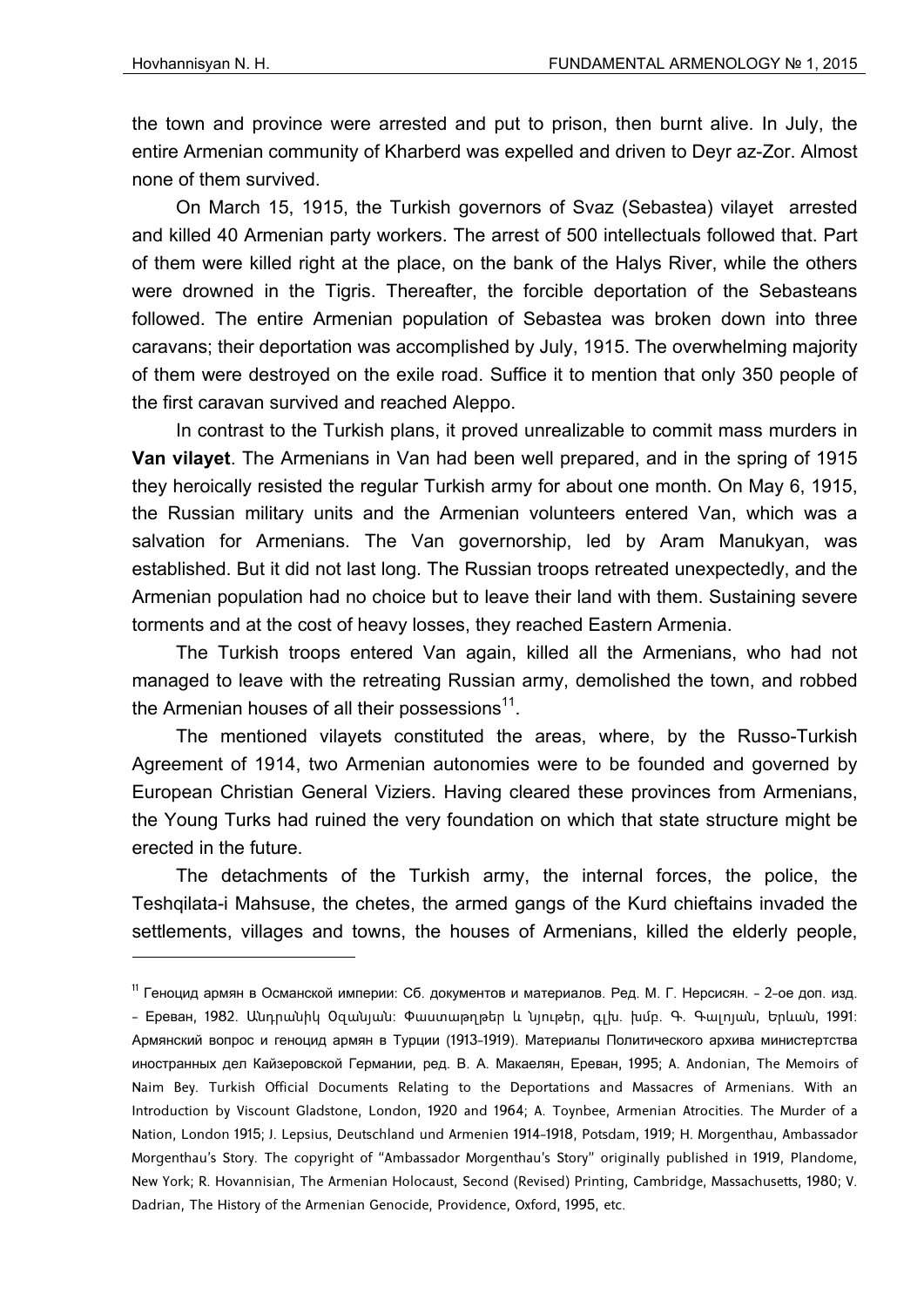small kids and women, robbed them of their property and possessions, which had been earned by painstaking labor, stole the cattle – everything of any value. The houses of the Armenians, entire neighborhoods and villages were put to fire<sup>12</sup>. In fact, it was a total slaughter - a genocide on the basis of ethnic distinction.

Part of the population, which was not destroyed at the place, in keeping with the Young Turks' plan of the Armenian Genocide, was forcibly deported. The Turkish government dispatched edicts to the local governors, ordering them to be ruthless towards the caravans of the Armenian refugees, emerging in their subject area, prohibiting any manifestation of mercy. The interior minister Talat, based on the relevant resolution of the Young Turk Party, wired to the governor of Aleppo in September, 1915, ordering to exterminate the Armenians - women, the old, and even the newborns -with no mercy for any one<sup>13</sup>.

The expelled Armenians, attended by armed detachments of Turks, were deported to the Arab deserts, Syria and Mesopotamia. The attending detachments - the "warriors" of the Special Organization, the Kurd robbers and other villains - kept killing and persecuting on the exile road. In this respect, all-important is the evidence of the survivors, significant as a first-hand source.

Here is a story told by one of them, Hambartsum Sahakyan (born in 1898 in Sebastea): "We were driven out of our own homes, our gardens. For one hundred and ten days we walked and walked in the wilderness, almost without having a rest. We slept in the open. The old and the sick were not able to walk, they either remained on the road, or the police would shoot and kill them. They made us walk on empty stomach, not even letting us have a sip of water. The Kurds and chetes assaulted and robbed us of our belongings, took away our married and unmarried females. Many a woman and girl threw themselves into the water; the Tigris and Euphrates swarmed with their dead bodies"14.

Many died of hunger, or thirst, or emaciation, or illnesses, notwithstanding the violence, the unbearable climate and weather conditions. According to eyewitnesses, the Euphrates was full of killed and drowned Armenians. Therefore, only small fragments of the caravans reached the destination<sup>15</sup>.

 $12$  Драгоман российского посольства в Константинополе Министерству иностранных дел. Архив внешней политики России, Полит., D. 3504, L. 19.

 $13$  Հայ ժողովրդի պատմություն, Երևան, 1980, էջ 265։

<sup>14</sup> Սվազլյան Վ., Հայոց Ցեղասպանություն. ականատես-վերապրողների վկայություններ, Երևան, 2000, էջ 162:

<sup>&</sup>lt;sup>15</sup> The Treatment of Armenians in the Ottoman Empire, 1915-16. Documents Presented to Viscount Grey of Fallodon by Viscount Bryce, London, 1916, 1972, p. 295.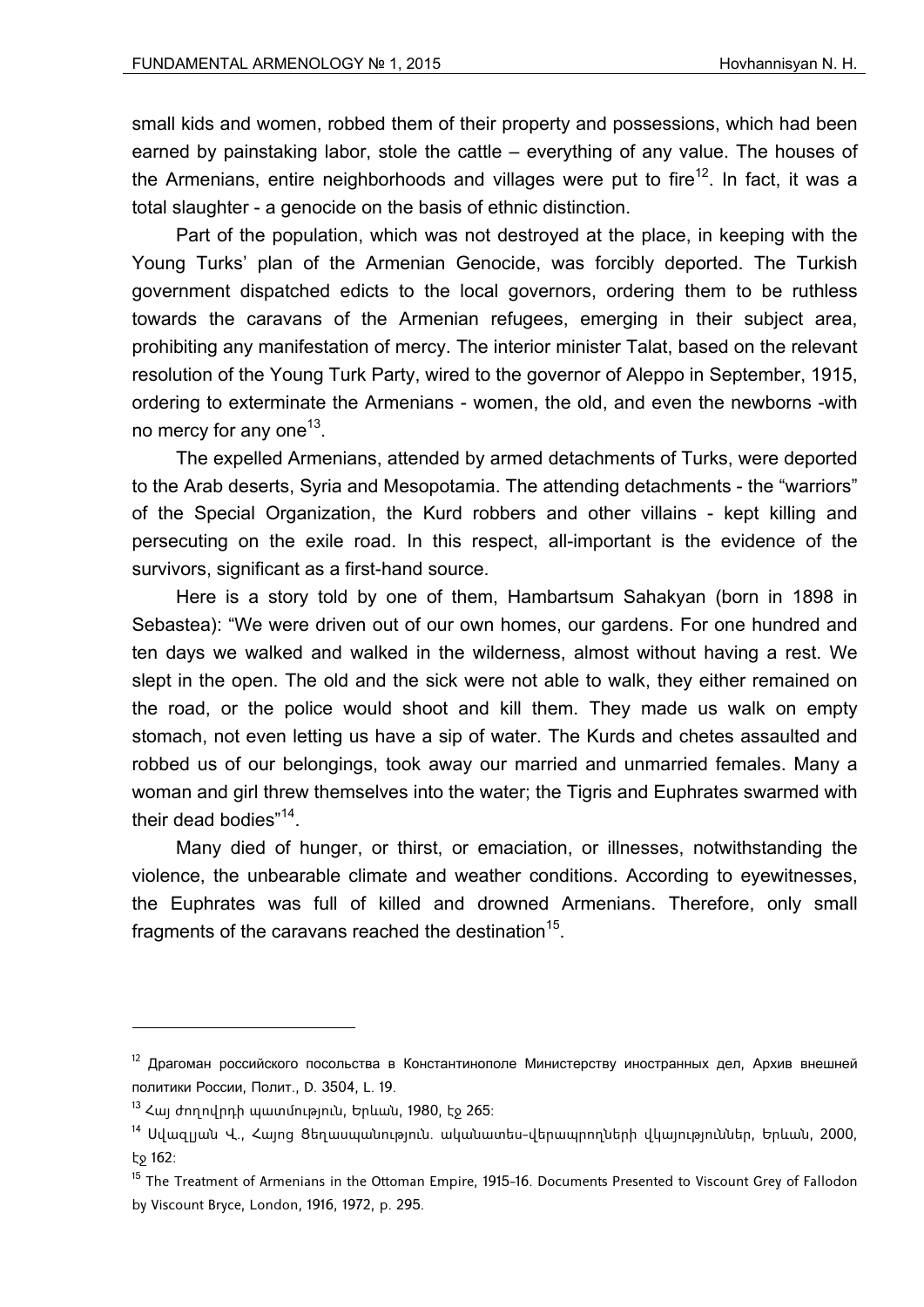The Arab settlements, such as Deyr az-Zor, Ras ul-Ayn, Aleppo, Mesqene, Raqqa, Baaquba and Nahr al-Umar, past which the caravans of the evicted were driven, became the milestones of the Armenian Calvary.

The Young Turks, while driving the Armenian caravans through the Arab deserts, pursued two goals. First, they were sure that the hungry, sick and exhausted Armenians would not sustain the hellish conditions and will get devoured by the desert. True enough, a great many Armenians passed away in the sands. Second, the Young Turks assumed that the Islamic Arab environment will be hostile towards the caravans of Christian Armenian refugees, and will carry on their own bloody acts.

But they were wrong. The Arabs suffered from the brutal Ottoman yoke themselves. They hated it and were planning to shake it off. Grave discontent had piled up in the Arab countries, which shortly, in June, 1916, grew into an armed uprising against the Turkish rule. It went down in history as "The Great Arabic Uprising". Now it is understandable why the Arab peoples, instead of fulfilling the will of the Young Turks and assisting them in their bloody doings, reached out their hands to help the caravans of Armenian refugees, passing through their towns and villages, no matter how fraught with risks it was. The Young Turks' leadership was well aware of the humane attitude of the Arabs towards the Armenians, and it worried them.

Therefore, as was mentioned, the interior minister and one of the principal organizers of the Armenian Genocide, Talat, in 1915 sent a secret telegram to the governor of Aleppo. All the caravans of Armenian refugees were passing through the province of Aleppo. Talat reminded the governor of the resolution of the Central Committee of the Union and Progress Party on extermination of the Armenians, and demanded that the governor of Aleppo obeyed the resolution and killed all the Armenians, with no sex or age distinction. He required him to be steadfast and to kill the Armenians with a clear conscience. Similar edicts were dispatched from the center to Turk governors of other regions, too, who did carry out these orders energetically and without remorse.

Meanwhile, numerous were cases when Arab officials received the Turkish government's instruction to destroy the Armenian refugees, passing through their terrain or staying there, but refused to obey these inhumane commands.

That was how the Arab governor of Deyr az-Zor Said Haqim behaved, who not only did not kill the Armenians, but built makeshift houses to shelter the Armenian refugees, particularly the orphans, also providing them with food. He was fired right away. The Arab clerical figure Abdallah Musai also built makeshift houses for the Armenian orphans at his own expense in the Syrian town of Hama, where they lived for almost four months, dressed and fed.

The governor of the region of al-Bashir of Diyarbekir vilayet, Abd al-Suweydi, on receiving the order of the Turkish government to kill Armenians, wired to Istanbul, to the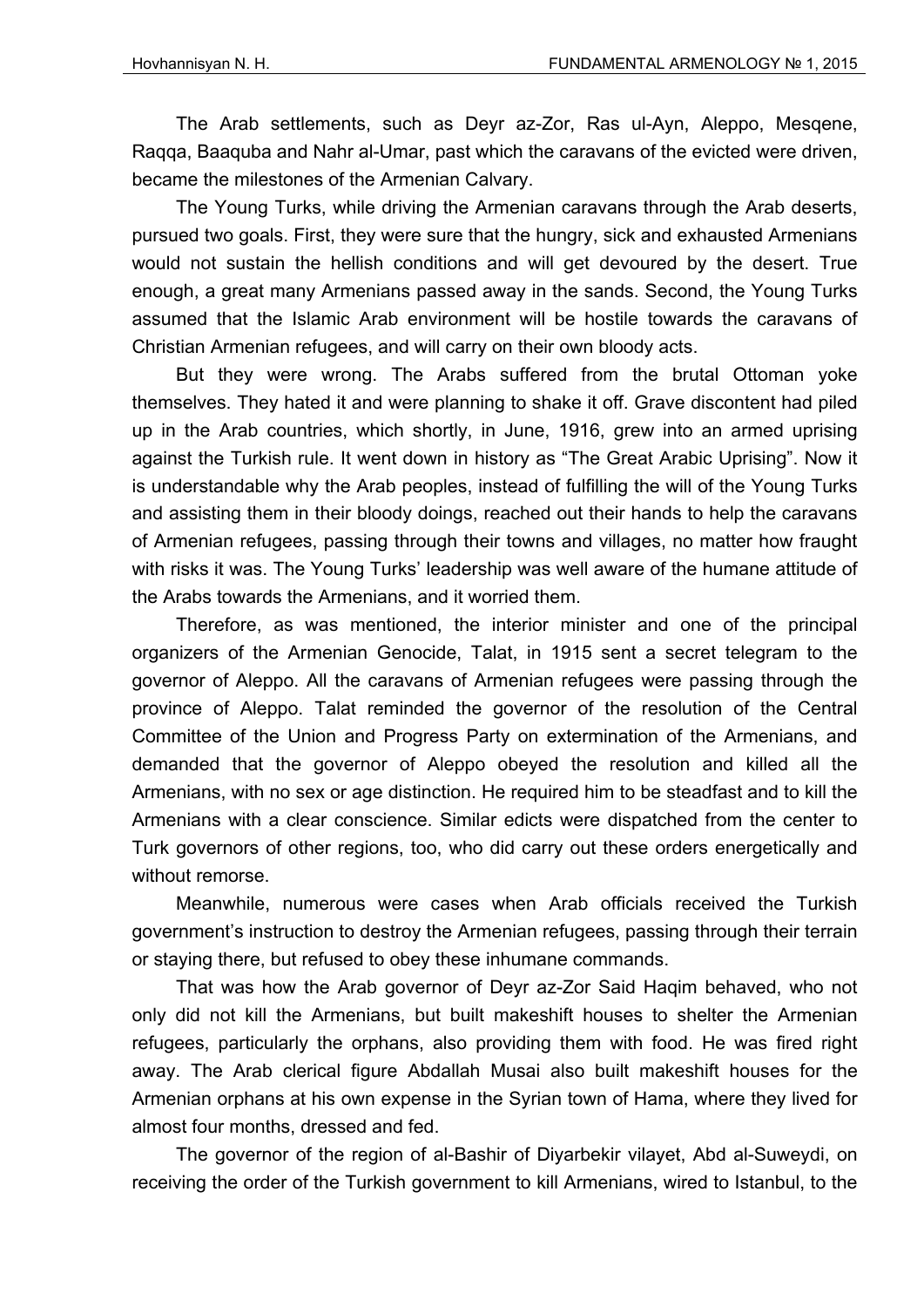Turkish government, saying "his conscience does not let him do a thing like that", and sent in his resignation. The government accepted the resignation. By a special order, al-Suweydi was assassinated - to teach lessons to other noncompliant Arabs. We appreciate the position taken by the Arab elite of Mosul. When the governor of Mosul received the order of the Young Turks to slaughter Armenians, he called upon the local Arab public figures to deliberate and come up with an appropriate decision. They unanimously decided to say no to the demand of the government, and announced that "their conscience does not allow them to wet their hands with the blood of the Armenians". Words of commendation should be also addressed to the leadership of Egypt, where the Armenian dwellers of Musa Dagh (Ler/Mt.) found refuge. The latter, after forty days of heroic resistance to the detachments of the Turkish regular army, had to eventually abandon their homes and were taken by the French vessels to Port Said. The Egyptian government put up a tent town especially for them in Port Said, and also took care of their food  $16$ .

Such examples are plenty. The ones presented, however, are enough for us to positively claim that, but for the philanthropic outreach, extended by the Arab people, national and religious figures and individual officials, the human losses of the Armenians would have been much heavier. Due to the honest and courageous position of the Arabs, hundreds of thousands of Armenians were not only saved from the inevitable destruction, but given refuge, granted the right to settle down, which accounts for the fact that in a number of Arabic countries - Syria, Lebanon, Iraq, Jordan and Egypt - Armenian communities were formed. They existed and successfully developed until recent times. At present they are in extremely diffucult conditions because of the political turmoil and upheavals in the countries of the Near East.

Despite the military censorship and severe restrictions for dissemination of information during the war time, the world learned about the Genocide of Armenians, committed by the Young Turks. The world community was shocked by the crime, which seemed unbelievable, and which eventually was assessed as a crime against humanity.

Governments of different countries, state, political and public figures, clerics, writers, men of art and others, raised their voices of protest against the criminal actions of the leadership of the Young Turks, and in support of the Armenian people.

On May 24, 1915, in London, Paris and Petrograd, the simultaneous joint official statement of England, France and Russia was issued concerning the personal responsibility of the Turkish government members for the slaughters of Armenians in the Ottoman Empire. Taking into account the importance of the document and the issues explicated there, we think it appropriate to present it whole. Here it is: "During

<sup>&</sup>lt;sup>16</sup> Հովհաննիսյան Ն., Արաբական աշխարհը և Հայկական հարցը։ Հայկական հարցը։ Հանրագիտարան, էջ 50: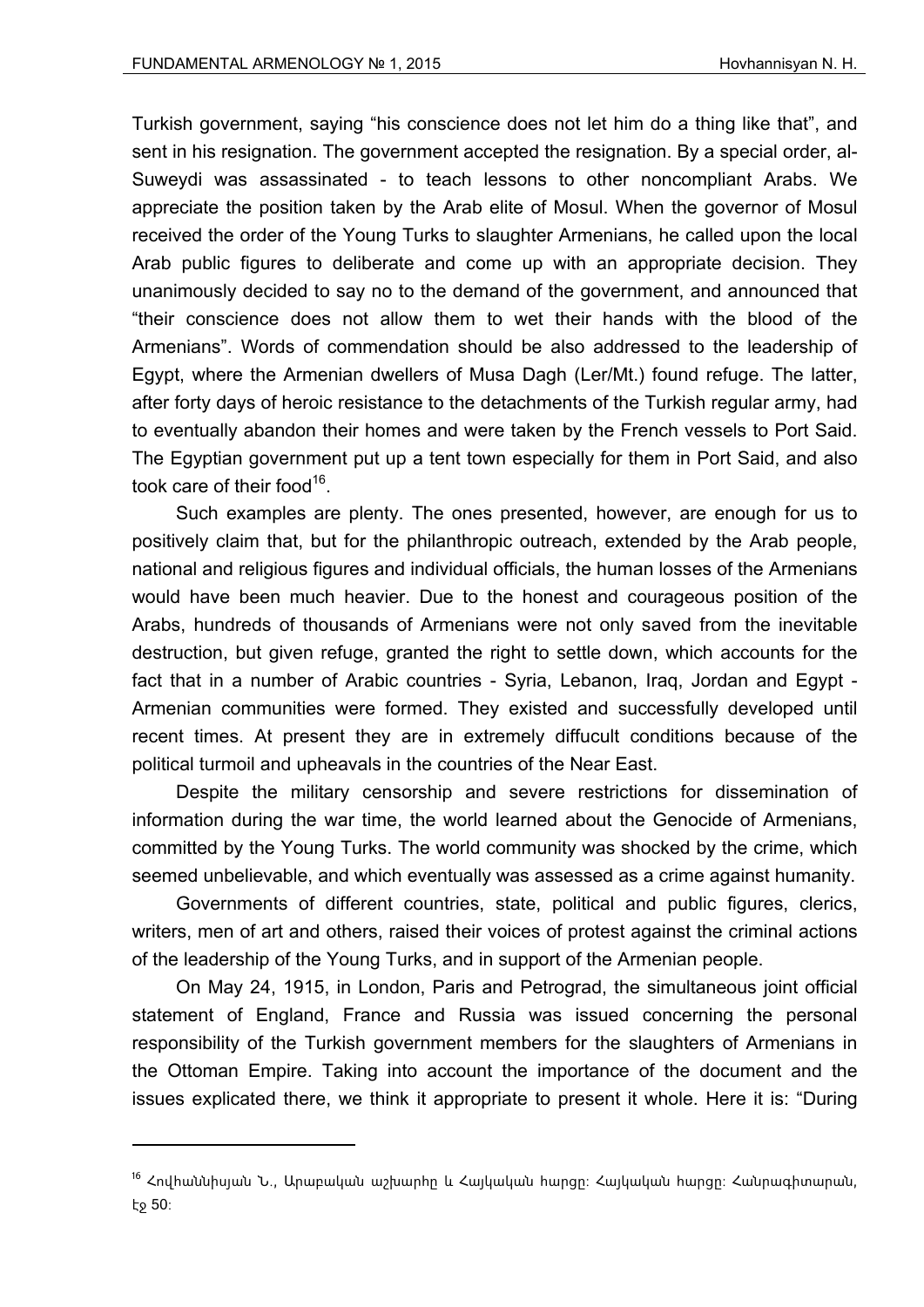this whole month massacres of Armenians are implemented in Armenia by Turks and Kurds, with evident permission of the Ottoman authorities, and sometimes with their immediate help. In mid-April massacres of Armenians took place in Erzerum, Derjan, Bitlis, Mush, Sasun, Zeitun and Cilicia. In the environs of Van inhabitants of hundreds of villages were annihilated and Kurds have captured the Armenian district of Van... At the same time the Turkish government of Constantinople imprisoned and unspeakably persecuted the peaceful Armenian inhabitants. In view of those new crimes of Turkey against humanity and civilization, the Allied governments of Russia, France and England announce publicly to the Sublime-Porte, that they will hold personally responsible for all these crimes all members of the Turkish government, as well as those local representatives of it, who are implicated in such massacres<sup>" 17</sup>.

The joint Anglo-French-Russian statement was an official document of extreme, one should say unprecedented, importance. Its significance was conditioned by three factors.

First, it was, perhaps, the first document of the  $20<sup>th</sup>$  century, which claimed some other government and its members jointly and severally responsible for the offences and crimes they had committed.

Later, particularly after the Nuremberg Trial, which held the headship of Nazi Germany responsible for the committed crimes, including the Jewish Holocaust, and condemned them to death, such condemnation deserved common recognition by international law and the world community. Today it is applied extensively and performs certain restrictive functions.

Unfortunately, the triple statement concerning the personal responsibility of the members of the Turkish government for the Armenian Genocide was not enforced neither in its time, nor later. The Armenian Genocide has not had its Nuremberg.

Nonetheless, the joint statement of the governments of England, France and Russia is a unique historical document and has not lost its topicality.

Second, the content of the document, the logic and evidence cited unequivocally bespeak of the fact that the Armenian slaughters are perceived by Triple Entente as genocide, although the term was missing in the text of the statement. It, certainly could not have been there, because the term *genocide* was presented formally for the first time by Rafael Lemkin in 1944.

Nonetheless, the Armenian slaughters and the crimes of the Young Turks are in full accord with the definition of genocide, documented in the UN Declaration of 1948 on genocide.

<sup>&</sup>lt;sup>17</sup> Свет. 13 мая 1915. № 124; see in: Геноцид армян в Османской империи: Сб. документов и материалов под ред. М. Г. Нерсисяна. 2-е изд., доп., Ереван, 1983, с. 602-603. See also: Arthur Beylerian, Les Grandes Puissances, l'Empire ottoman et les Arméniens dans les archives françaises (1914-1918), recueil de documents, Paris: Publications de la Sorbonne, 1983, p. 29.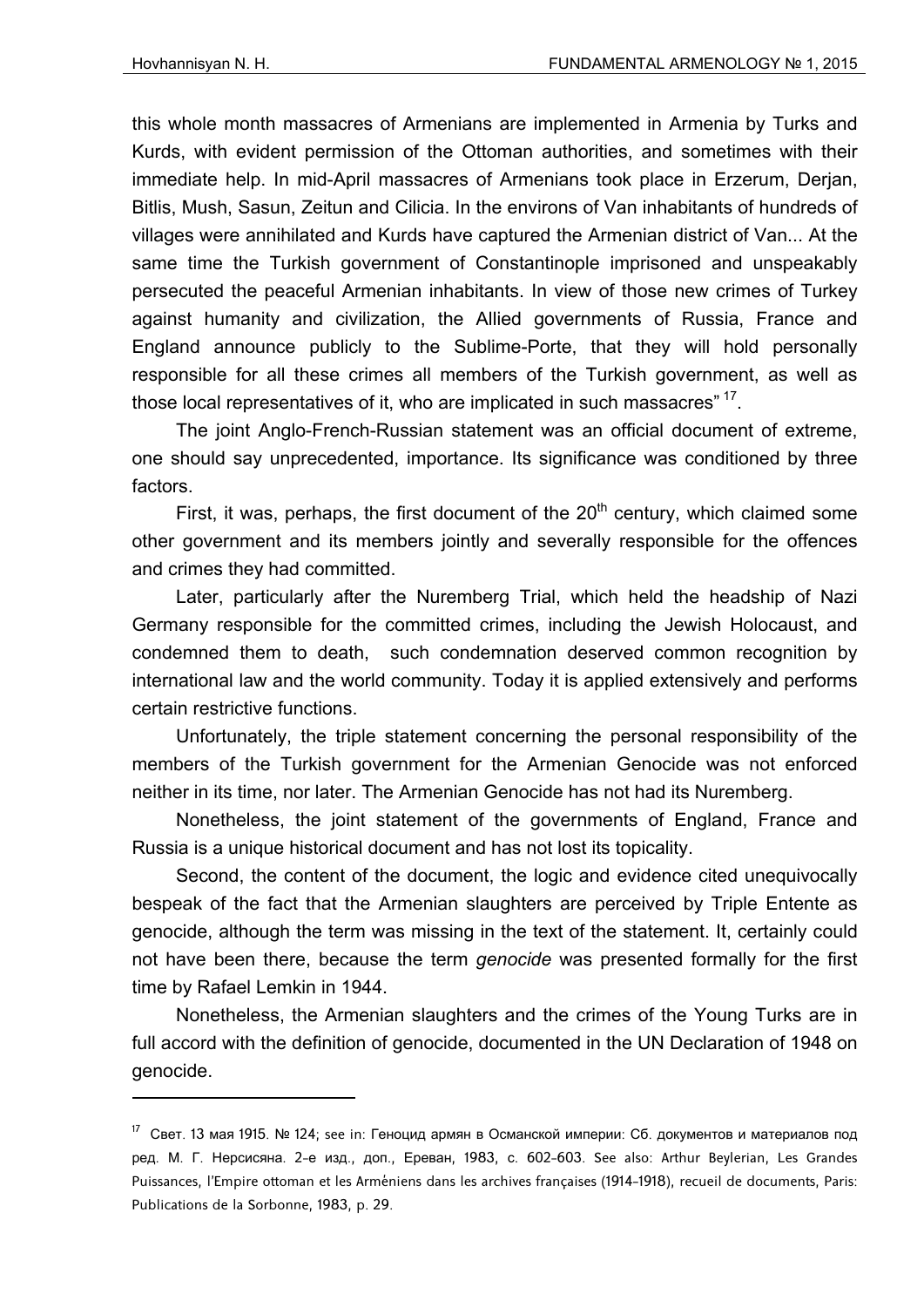Third, England, France and Russia in their statement emphasize definitively that the Armenian Genocide is not only a crime against Armenians, but against humanity and civilization. Consequently, Talat, Enver, Cemal, Nazim, Behaeddin and other Young Turk leaders are perpetrators of crimes against humanity and civilization.

This, of course, seriously aggravates the crime committed by them.

 The Armenian Genocide became a subject of deep concern for Pope Benedictus XV of Rome. On September 10, 1915, he addressed the Ottomans sultan Mohammad V, who replaced Abdulhamid II in 1909, not to let the massacres of Armenians happen, strictly denouncing the Young Turks' criminals for the slaughters of the "innocent people" - Armenians<sup>18</sup>.

The Armenian Genocide was condemned by public figures in the Moslem world, too. In their opinion, what the Turkish leaders had been doing to Armenians was against the principles of Islam. In this respect, of exceptional significance was the position taken by the indisputable authority of the Moslem world, such as Hussein ibn Ali al-Hashimi, the Sharif of the major religious center of all Moslems of the world, Mecca, and the governor of Hejaz. It is worthwhile mentioning that he was a direct descendant of prophet Mohammad's kin, which circumstance added particular moment to his words.

Hussein ibn Ali addressed the Moslem world in 1916 and 1917. In both addresses he strictly criticized the Young Turk Party of Union and Progress, its leaders Talat, Enver and Djemal, who, in his opinion, through the wrong policy and poor organization lead the Empire to decline. He particularly blamed the policy of the Young Turks towards the non-Turkish peoples of the Empire. To prove his standpoint, he brought three arguments.

First, the attempts of the Young Turks to convert all the peoples of the Empire into Turks.

Second, their hostile attitudes towards Arabs and the Arabic language: the latter had been banned at schools, state offices, the court, etc., despite the fact that Arabic is the language of the sacred book of all Moslems all over the world, the Koran.

Hussein ibn Ali also considered the hanging of 21 prominent Arab national-political figures by the direct order of Cemal pasha as a manifestation of anti-Arab and criminal policy of the Young Turks.

 $18$  Roman Pope John Paul II reminded of this on his visit to Yerevan on September 26<sup>th</sup>, 2001, to participate in the celebration of the 1700 Anniversary of the Declaration of Christianity in Armenia as a State Religion. He visited the Monument to Genocide, where he placed the memorial plaque of Benedictus XV on the Wall of Silence. The memorial plaque of Pope John Paul II was placed there, too, with the following inscription, "Remember, oh Lord, the torments of the sons of this nation, and bless Armenia", "Հայաստանի Հանրապետություն", սեպտեմբեր 27, 2001, էջ 1.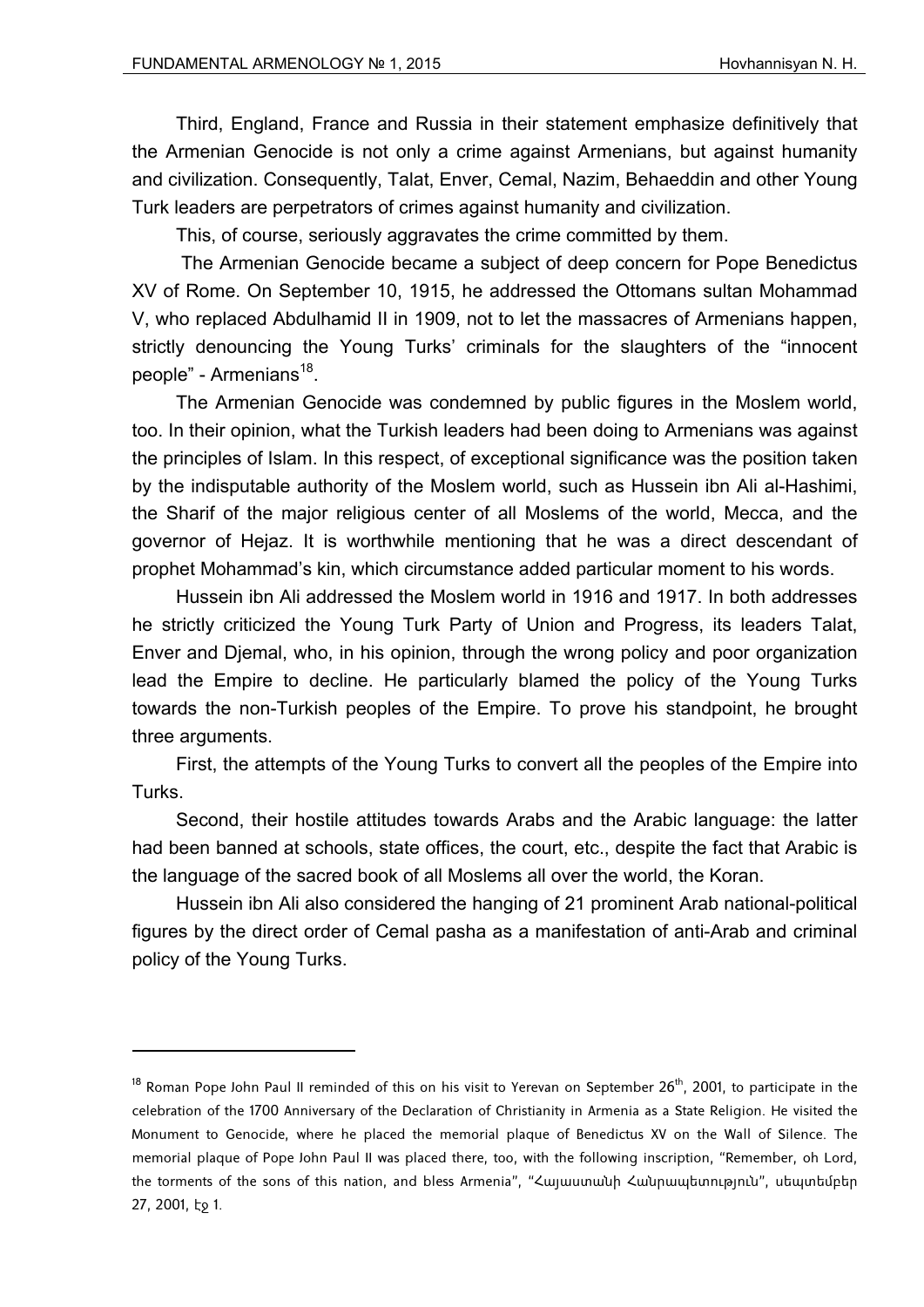Third, mass murders of Armenians all through the territory of the Empire during the war years $19$ .

With respect to the slaughters or the Genocide of Armenians, the Sharif of Mecca sent a special address to emirs Faysal, who was his own son, and Abdel Aziz al-Jarbay. Both were at the head of the Arab Revolt against the Ottoman Empire at that period of time. Hussein ibn Ali ordered them to extend the broadest assistance to the Armenians, survivors of the slaughters, and to protect them, "as you protect Your own self, Your children and Your property, because they (Armenians - N.H.) are the zimmis of Moslems<sup>"20</sup>.

He set in the pillory the Young Turks and required that they quit relations with the Islamic world, with the sacred Koran and the Sunnah, since their perpetrations have nothing in common with Islam and its virtues.

Turkey's allies Germany and Austria-Hungary were well aware of the Genocide of Armenians. It is evidenced by numerous secret messages, which the diplomats, who worked in Turkey, dutifully sent to their governments. Particularly significant are the messages of the German Consul and Ambassador. We would like to cite some of them.

The Consul of Germany in Turkey, Shoibner, on June 2, 1915 reported to the Turkish Embassy in Constantinople, that "The Armenian population should be evicted from all the plains and, probably, also from Erzurum, towards Deyr az -Zor. This largescale deportation equals to a mass destruction, since in absence of any kind of transportation half of the exiled will hardly survive and reach the destination alive, and this is likely to destroy not the Armenians only, but the whole country<sup> $n^2$ 1</sup>.

The Consul touched upon a hypothetical rebellion of Armenians, widely employed by the Young Turks to justify themselves for their misdoings against Armenians. He remarked that "these actions could not have been based on speculations of a military nature, because the probability that the local Armenians would rebel should be excluded, since the deported are old people, women and children<sup>"22</sup>. This message also concerns the forcible conversion of Armenians into Moslems. The German Consul informs its Embassy that "those Armenians, who adopt Islam, are not deported"<sup>23</sup>. This

<sup>&</sup>lt;sup>19</sup> See: The Arabic Sources on the Crime Aimed to Exterminate Armenians, Beirut, 1988 (in Arabic).

<sup>&</sup>lt;sup>20</sup> Ibid: "Zimmi" literally means "people under wardship", or "wards". According to the medieval Arab-Islamic customary law, they were the peoples inhabiting the borderland, who, although not Moslems, still had their own sacred book. They were Christians, Jews, Zoroastrians and others, who each had their sacred book – the Holy Bible, Torah, Avesta, etc., respectively. They had the right to maintain and confess their own religion; guaranteed were their lives, freedom, inviolability of their property, etc. In other words, the Islamic State and Koran patronized them, and infringement of their rights, the more so - murder of a zimmi, a ward, based on ethnic-religious distinction, was considered impermissible. See: Филимонов Э. Г., Абдусамедов А.И., Ислам в СССР, Москва, 1983, с. 37.

<sup>&</sup>lt;sup>21</sup> Deutschland und Armenien. 1914-1918. Sammlung Diplomatischer Aktenstucke. Herausgegeben und Eingeleitet von Dr. Johannes Lepsius, Potsdam, 1919, S. 80.

 $22$  Ibid.

 $23$  Ibid.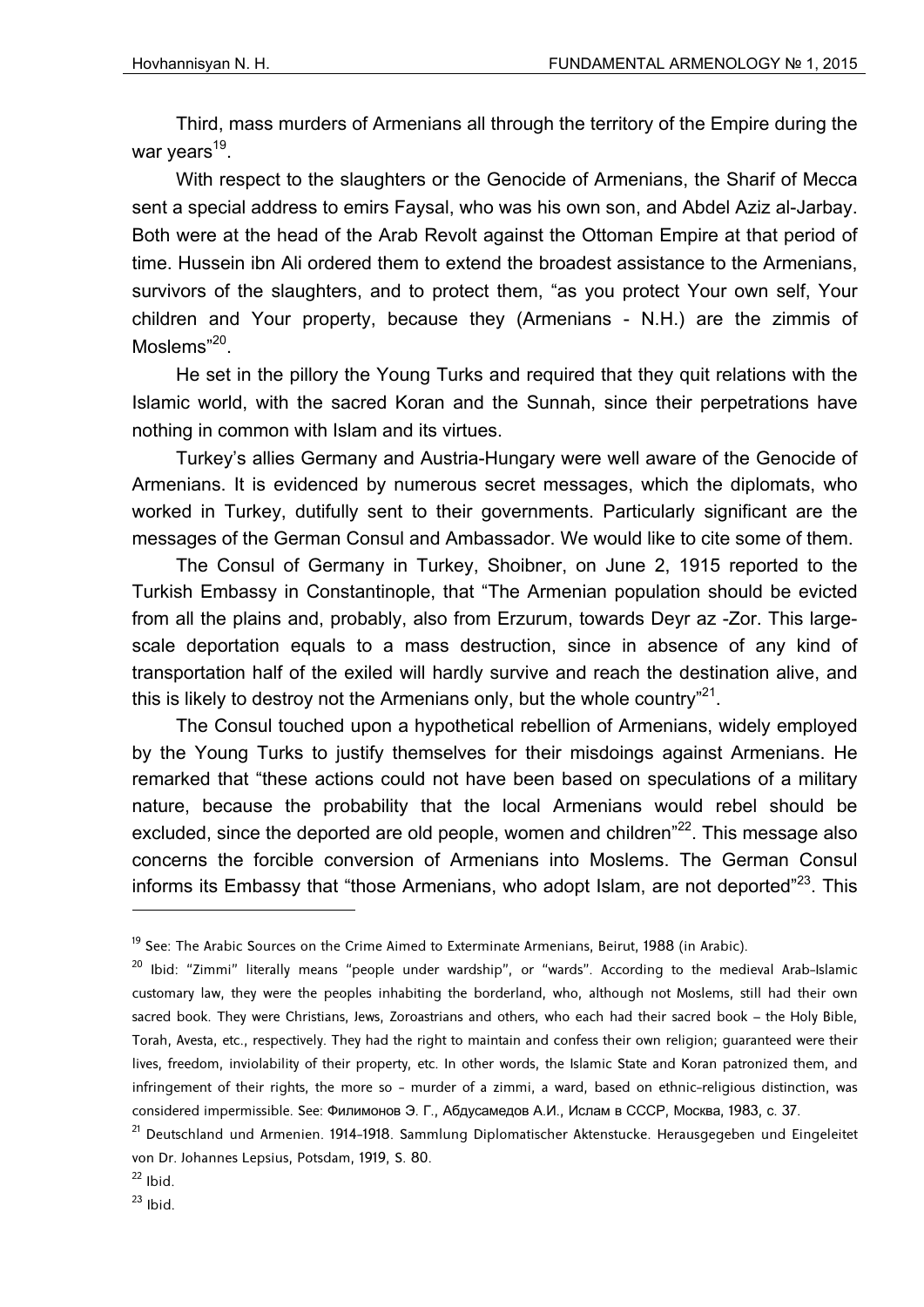is a potent manifestation of the policy of genocide, because in accordance with genocidology and the international instruments on genocide, the forcible conversion of individuals or groups of individuals into another religion, or deliberately inflicting on them such conditions as to induce them to deny their own religion and to adopt another religion, is considered application of the policy of genocide towards them.

Of crucial value are the reports of Vangenheim, the Ambassdor of Germany in Turkey, to Bethmann-Hollweg, and the chancellor of Germany.

In his report, dated June 17, 1915, the Ambassador informs the head of his government that 'it is quite obvious that the deportation of the Armenians is not only a result of military measures', and brings the following statement, made by Talat during the conversation with a German diplomat assigned in Turkey, where he said, "The Sublime Porte wants to employ the World War, in order to eventually get even with the interior enemies (local Christians)"24.

The content of the report of the German Ambassador to Chancellor Bethmann-Hollweg, dated July 7, 1915, is valuable, too. Having informed the Chancellor about the large-scale deportation of the Armenians, the Ambassador concludes that "these actions and the method of implementing the deportation show that the government indeed means to exterminate the Armenian nation within the Turkish state<sup>"25</sup>.

Obviously, the assessment of the events and the policy of the Young Turks towards Armenians, cited in the diplomatic documents of Turkey's ally Germany, fully coincide with that of the Entente countries. This is clear evidence of the fact that the Turkish government was consistently effecting its plan of total extermination of the Armenians.

There was, however, a 'minor' discrepancy there. Unlike the Entente countries, which did not have the opportunity to exert influence on the Turkish government, Germany did have that opportunity. It was the only country at that moment able to avert or stop the Genocide of Armenians. It could, and it did not. The explanation was given above. It reckoned its narrow, selfish, so-called strategic interests higher than saving an entire nation from extermination.

For that very reason, quite substantiated is the viewpoint that, in the Genocide of Armenians, Imperial Germany has its own sizeable portion of guilt.

Public, political and religious figures, writers, scientists, men of art of many countries throughout the world raised their voices of protest and in defense of Armenians. Among them were Lord James Bryce and one of the greatest historians of the  $20<sup>th</sup>$  century Arnold Toynbee of England; Protestant clergyman Johannes Lepsius, Armin Wegner, Karl Liebknecht and Rosa Luxemburg of Germany; Anatole France and Roman Rolland of France; Fridtjof Nansen of Norway; Maxim Gorky, Valery Brusov and

<sup>24</sup> Ibid., S. 83-84.

<sup>25</sup> Ibid., S. 94.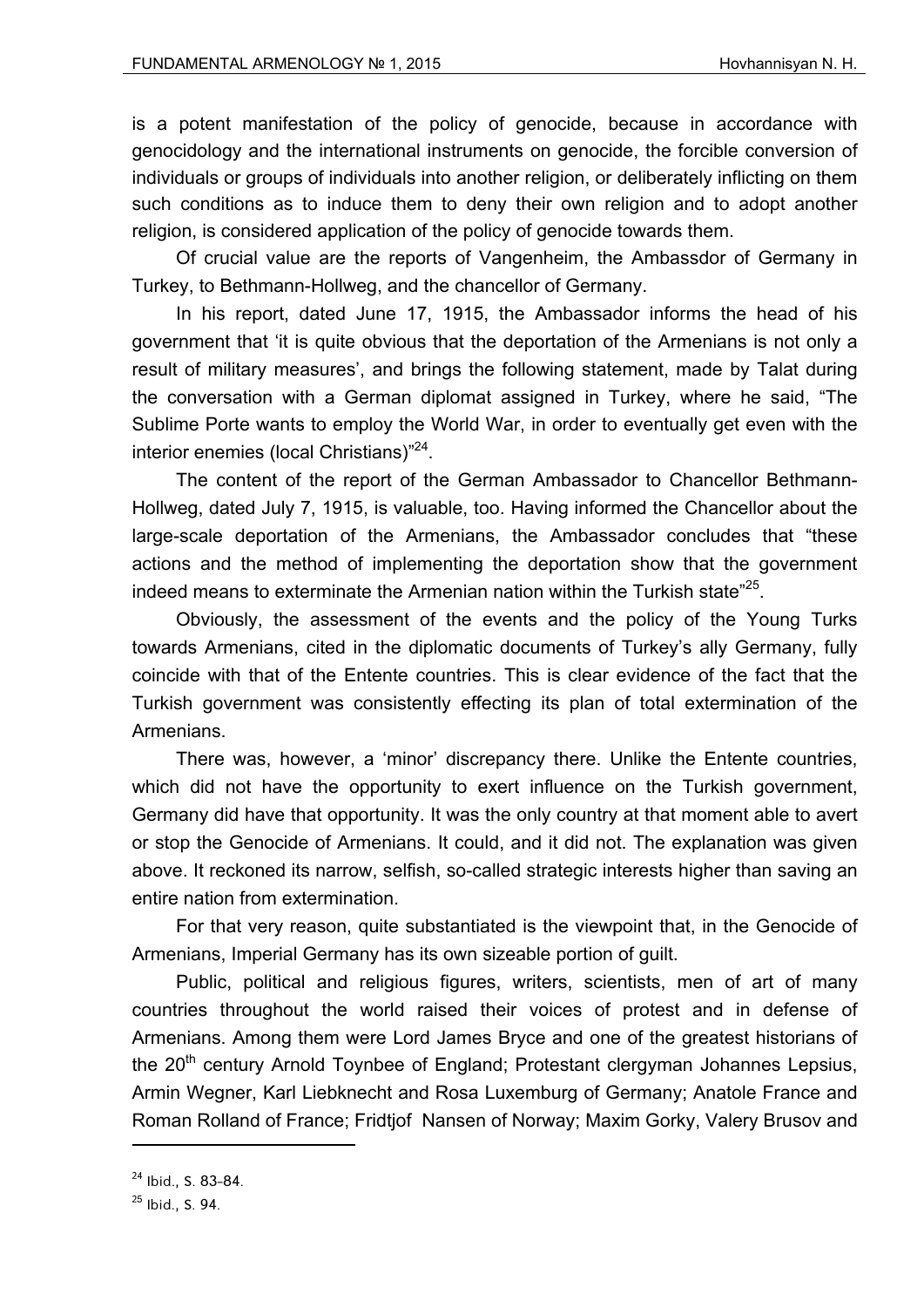Yuri Veselovsky of Russia; the outstanding Arab political and public figure Fayez el-Ghoseyn and many-many others.

To have a more comprehensive picture of the genocidal policy of the Turkish government, it is necessary to dwell on yet another important issue, the more so as this will help us to get a fuller understanding of the causes of the Armenian Genocide.

The matter concerns some non-Turkish nations, such as Assyrians, Greeks and Arabs, who during World War I, together with Armenians, were subject to or faced the risk of genocide.

In 1915 the Turkish government, in implementation of the plan of creating a 'pure' Turkish state, undertook the perpetration of the genocide against Christian Assyrians, too. The policy of their extermination was carried out in the Armenian vilayets of Van, Bitlis and Diyarbekir, were they lived mixed with the Armenians, as well as in the regions of Haqqar and Urmia, when during the war the latter was occupied by the Turkish army for a short while, in Urfa (Urha-Edessa), Adana and others.

The "substantiation" of the slaughters was the same as that of the Armenian slaughters, as if "the community was armed and rebelled against the state."<sup>26</sup>

The genocide of the Assyrians is relatively less studied and very often is cited as "forgotten genocide". It was perpetrated with unspeakable brutality. Let us refer to a document about the slaughters of Assyrians in Tur-Abdin region, committed on June 5, 1915 by the Turkish armed forces and "Hamidie" gangsters. Ten thousand Assyrians were killed. "The most severe methods were employed. The skulls of small kids were smashed with rocks; the bodies of girls and women, who resisted to be raped or converted into Islam, were cut to pieces live; men were mostly beheaded, or else thrown into the nearby river; the clergy, monks and nuns were skinned or burnt live $^{27}$ .

The picture was very much the same in other vilayets and regions, too. Thus, in the vilayet of Diyarbekir most brutal slaughters of many a thousand Assyrians and Chaldean Christians were perpetrated; in Mardin and Urfa - murdered were also Catholic Christians $^{28}$ .

500,000 Assyrians, or two thirds of the entire population, fell victim of the genocidal policy of the Young Turks<sup>29</sup>. This ancient civilized nation faced the menace of total physical extermination - in the name of bringing about the insane plans of the Young Turks' to create a "pure" Turkish state and "Great Turan".

In 1914-1918, genocidal policy was likewise pursued against the Greeks, residing in the Ottoman Empire. The Greeks of Constantinople, Smyrna, Trapezunt, the entire

<sup>&</sup>lt;sup>26</sup> Documentation on the Genocide against the Assyrian-Suryoye-Chaldean-Arameic People (SEYFO), Frankfurt, 1999, p. 7.

 $27$  Ibid., p. 9.

 $^{28}$  Fuad Hasan Hafiz, History of the Armenian People, p.313.

 $29$  Documentation on the Genocide against the Asyrian-Suryoye-Chaldean-Arameic People, p. 7, 9.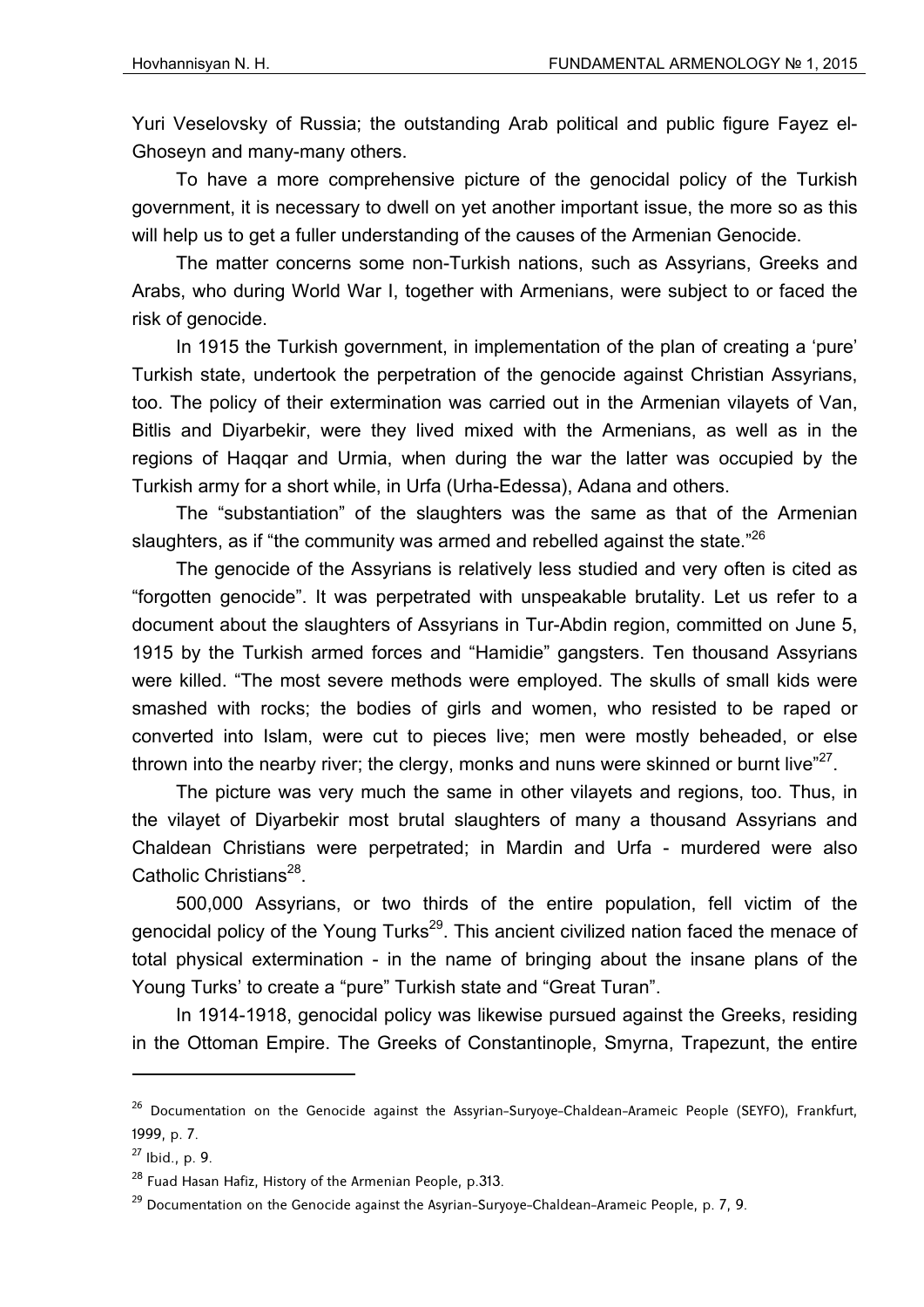North Pontus and other regions of the Empire were subject to violence, oppression, deportation and murders. In 1914 alone, the Young Turks deported 90,000 Greeks from Macedonia and Asia Minor, while from 1916 they began exterminating the Greeks of Pontus. The date of this tragedy is observed in Greece as the memorial day of the genocide.

As cited above, the Young Turks' policy of forcible conversion into Turks was not only pursued towards the non-Christians, but also towards the non-Turkish Moslem communities. Otherwise, it would not be feasible to turn the Ottoman Empire into a pure-blooded, unadulterated Turkish state. A glaring example of this is their policy towards Arabs.

Among the Arab national-political figures and historians, dominating is the viewpoint that in the time of World War I, the Young Turks were planning, along with the Armenians, to exterminate also the Arabs. An authoritative and knowledgeable Arab historian as Amin Said is, writes that the success, achieved by the German-Turkish block in the beginning of the war, "turned the heads of the Istanbul headship, who were energetic stalwarts of Pan-Turkism. They decided that the time is ripe for putting an end to the two strong national movements - that of the Arab nationalists in Syria, Iraq and Hejaz, and the Armenian movement<sup>"30</sup> in Western Armenia. He continues, that the campaign, intending to exterminate the Armenians, was led by the Minister of Interior Talat, who in 1917-1918 assumed also the Grand Vezier's office, while in the Arabic countries it was led by another representative of the Young Turk triumvirate, Cemal. "In Syria,' Amin Said writes, "the implementation of the plan was taken up by the Minister of Navy and the colleague of Talat-bey, Ahmad Cemal-pasha, labeled in Syria "bloodthirsty". In Beirut, Damascus and Gaza gallows were put up. Ahmad Cemal-pasha hung, deported and put in prison"<sup>31</sup>.

Indeed, by his order the elite of the Arab national movement and political ideology, the brilliant constellation of figures, devoted to their own nation, to the liberation of their homeland, such as Abd al-Hamid az-Zahrawi, Shakik al-Azym, Shuqri al-Asali, Qarim al-Khalil, Salim al-Jazairi and many others from Syria, Egypt, Lebanon, Palestine, Iraq, etc. were hung. Summing up, the Arab historian maintains that the Young Turks, their entire leadership, while committing these crimes, "attempted to totally exterminate two nationalities - Armenians and Arabs"<sup>32</sup>.

The same opinion is held by the Arab historians Zeine Zeine, Masoud Dahir, Hafiz Fuad Hasan, and many others. Zeine Zeine points out that in 1915 Cemal-pasha

 $30$  Амин Сайт, Востание арабов XX веке, Москва, 1964, с. 79.

 $31$  Ibid., p. 80.

 $32$  Ibid.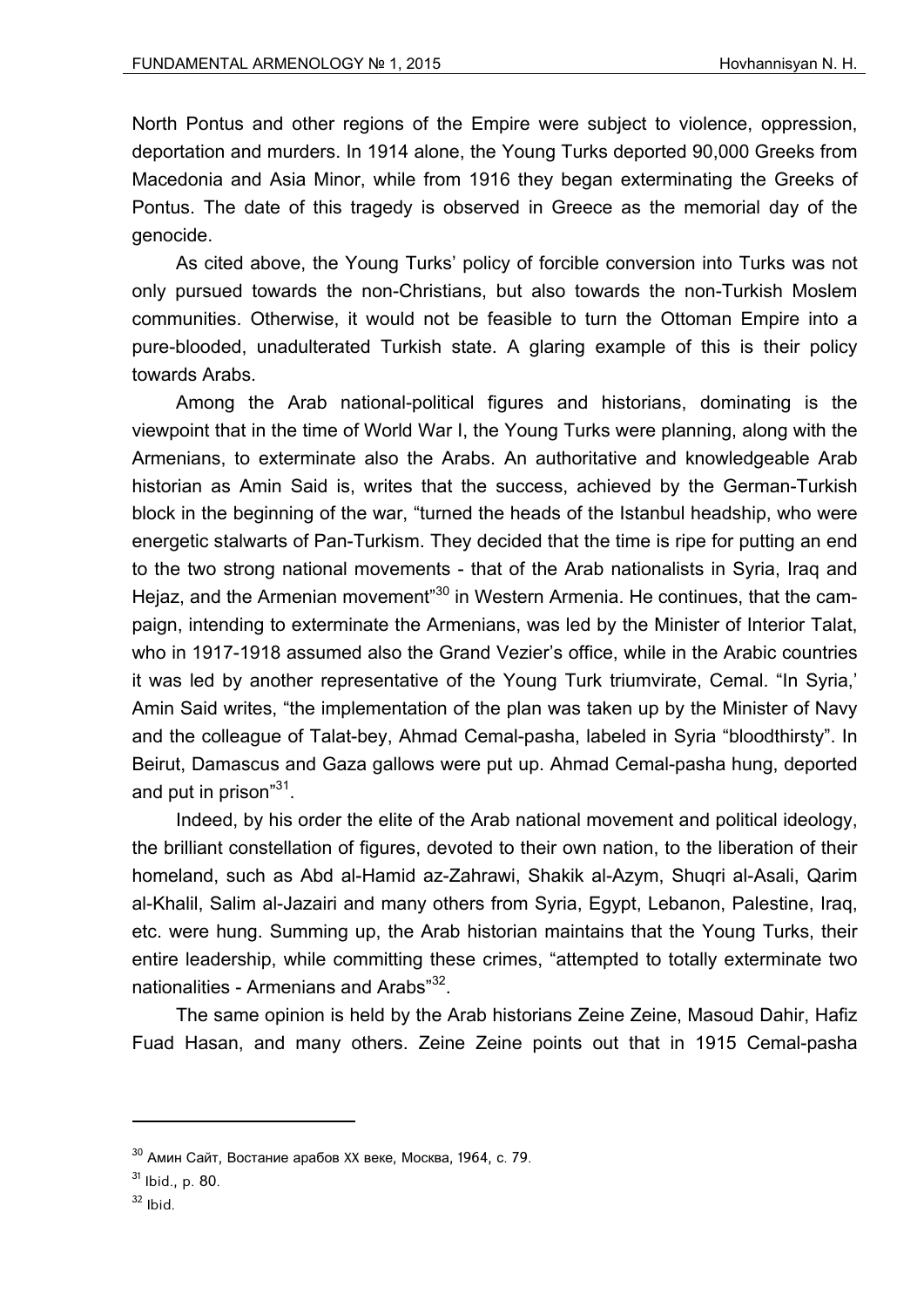'condemned to death many Arab leaders' as traitors, accusing them of the attempts to decentralize the Ottoman Empire and "to sell their country to aliens"<sup>33</sup>.

Just as in the event of the Genocide of Armenians, in the event of Arabs, too, the broadly practiced murders, detentions and other kinds of violence entailed mass deportations of Arabs. Entire households and tribes were deported, only in the opposite direction: the Armenians were driven to the Arab deserts, while the Arabs were driven to the depths of Anatolia (Asia Minor), where the conditions, created for them, were utterly bad. The deportation was associated with the seizure of the possessions and property of the Arabs<sup>34</sup>. Having this in mind, the Arab historian Masoud Dahir qualifies the policy of the Young Turks towards the Arabs as a "policy of organized murder"<sup>35</sup>.

This is proved by the stated below facts, put down on paper by Naim-bey Abdullahhad, first secretary of Nuri-bey, the Aleppo representative of the Central Committee on Deportation. Later the notes were published as Memoirs. They are the records of conversations between those two - a matter of great interest, helpful in shedding more light on the policy of the Young Turks. "Once", says Naim-bey, "I said to Abdullahhad Nuri-bey, "Bey-effendi, let's make the deportation of the Armenians less severe, or else death will threat all of Mesopotamia. In that vast terrain no one will be left, but Satan. The kaymakam of Rasul Ayn sends alarming messages." Nuri-bey laughed. "My son', he said, "in that way we will at once get rid of two dangerous elements. Don't the Arabs die with the Armenians? Is that not good? By that the way for Turkism is cleared"<sup>36</sup>.

The Young Turks did not succeed in accomplishing their genocidal policy against Arabs. In 1916 Arabs rebelled and, with the help of the English, liberated their Homeland, which had been under the Ottoman rule for 400 years. In the ranks of the Arab liberation army the Eastern, or Armenian Legion of three thousand fought.

It is also appropriate to notice that the Young Turks, perpetrating the genocide of the Armenians and Assyrians with the hands of the Kurds, thereafter, when their goal had been achieved, later began slaughters of the Kurds. Such was the "logic" of the genocide and the creation of a "pure" Turkish state.

Thus, the criminal policy of sultan Abdulhamid II and the Young Turks, of their leaders Talat, Enver, Cemal, Nazim, Shaqir Behaeddin and others against the Armenians, Assyrians, Greeks, Arabs and other nations permits us to conclude that in the mid  $19<sup>th</sup>$  and early  $20<sup>th</sup>$  century the Ottoman state developed into a genocidal state.

The Armenian Genocide was an all-national tragedy with fatal consequences for all Armenians. In Western Armenia, Cilicia and all over the Ottoman Empire, 1,5 million

 $34$  Ibid.

<sup>&</sup>lt;sup>33</sup> Zeine N. Zeine, The Emergence of Arab Nationalism, New York, 1973, p. 110.

<sup>35</sup> Masoud Dahir, The Social History of Lebanon, Beirut, 1974, pp. 25-26 (in Arabic).

<sup>&</sup>lt;sup>36</sup> The Memoirs of Naim Bey, London, 1920.